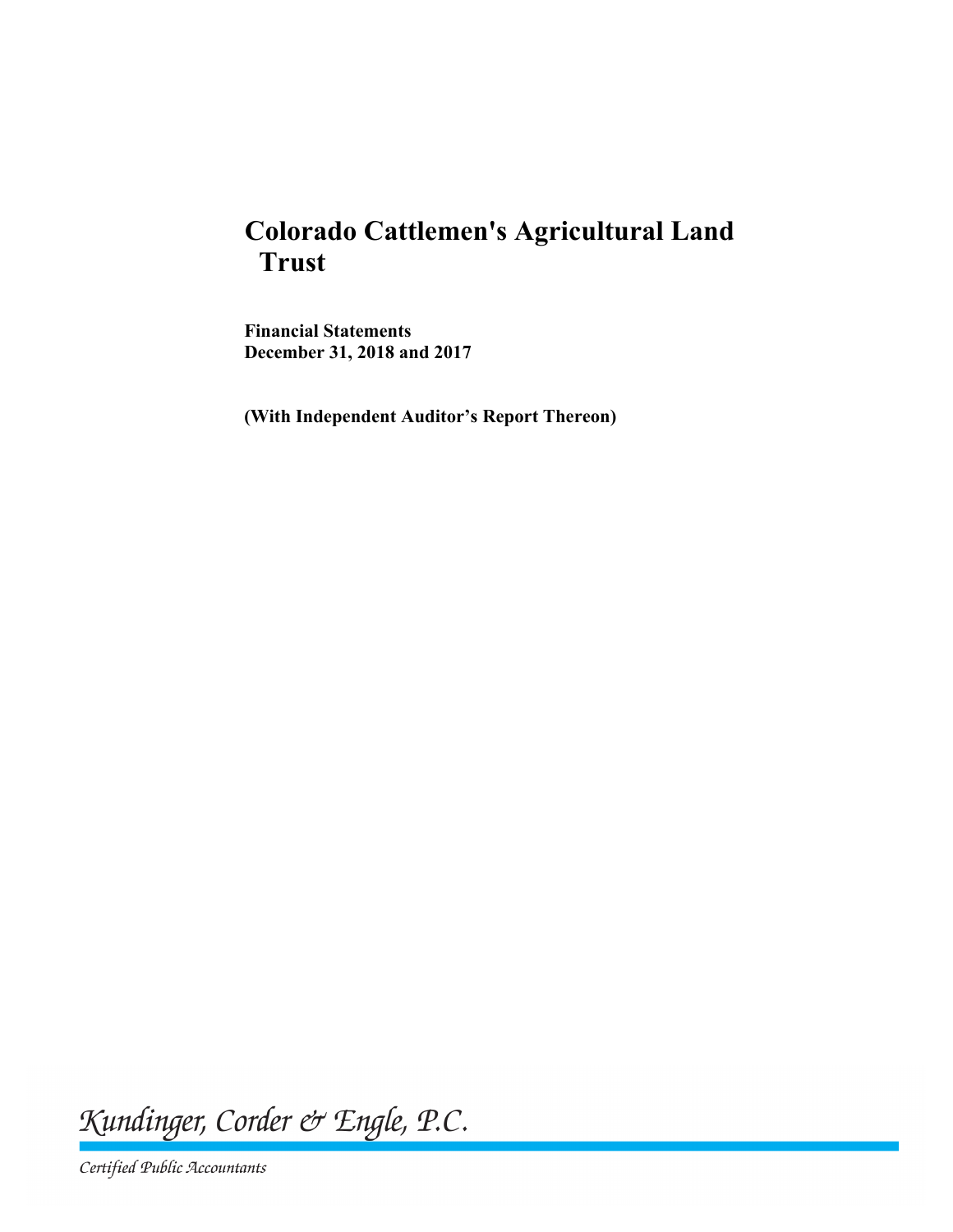Kundinger, Corder & Engle, P.C.

Certified Public Accountants 475 Lincoln Street, Suite 200 Denver, Colorado 80203

Phone (303) 534-5953 Fax (303) 892-7776 www.kcedenver.com

#### **Independent Auditor's Report**

**Board of Directors Colorado Cattlemen's Agricultural Land Trust:**

#### **Report on the Financial Statements**

We have audited the accompanying financial statements of Colorado Cattlemen's Agricultural Land Trust (the Land Trust), which comprise the statements of financial position as of December 31, 2018 and 2017, and the related statements of activities, functional expenses, and cash flows for the years then ended, and the related notes to the financial statements.

#### **Management's Responsibility for the Financial Statements**

Management is responsible for the preparation and fair presentation of these financial statements in accordance with accounting principles generally accepted in the United States of America; this includes the design, implementation, and maintenance of internal control relevant to the preparation and fair presentation of financial statements that are free from material misstatement, whether due to fraud or error.

#### **Auditor's Responsibility**

Our responsibility is to express an opinion on these financial statements based on our audits. We conducted our audits in accordance with auditing standards generally accepted in the United States of America. Those standards require that we plan and perform the audit to obtain reasonable assurance about whether the financial statements are free from material misstatement.

An audit involves performing procedures to obtain audit evidence about the amounts and disclosures in the financial statements. The procedures selected depend on the auditor's judgment, including the assessment of the risks of material misstatement of the financial statements, whether due to fraud or error. In making those risk assessments, the auditor considers internal control relevant to the entity's preparation and fair presentation of the financial statements in order to design audit procedures that are appropriate in the circumstances, but not for the purpose of expressing an opinion on the effectiveness of the entity's internal control. Accordingly, we express no such opinion. An audit also includes evaluating the appropriateness of accounting policies used and the reasonableness of significant accounting estimates made by management, as well as evaluating the overall presentation of the financial statements.

We believe that the audit evidence we have obtained is sufficient and appropriate to provide a basis for our audit opinion.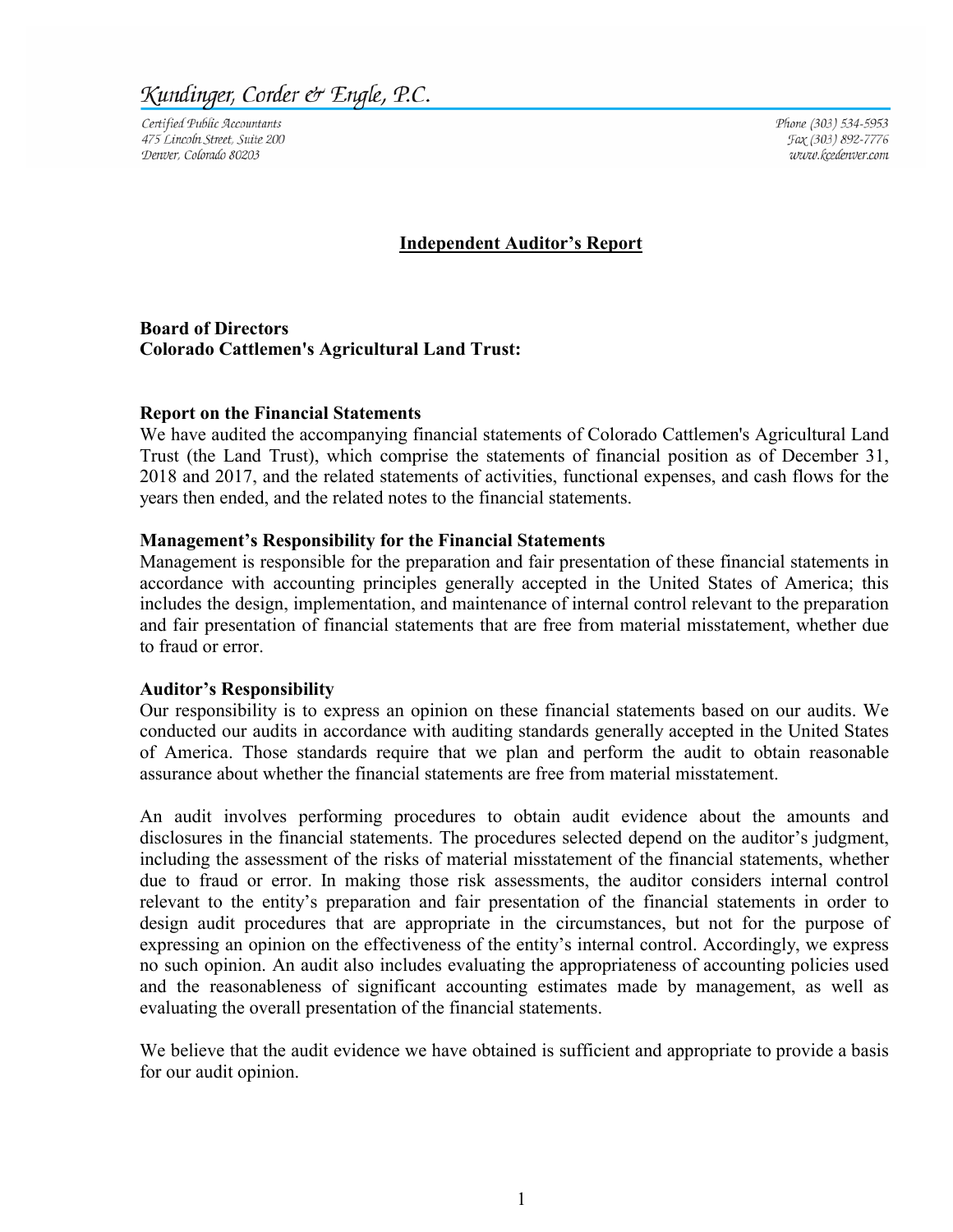# **Board of Directors Colorado Cattlemen's Agricultural Land Trust**

# **Opinion**

In our opinion, the financial statements referred to above present fairly, in all material respects, the financial position of Colorado Cattlemen's Agricultural Land Trust as of December 31, 2018 and 2017, and the changes in its net assets and its cash flows for the years then ended in accordance with accounting principles generally accepted in the United States of America.

#### **Emphasis of Matters**

As discussed in note 1(t), the Land Trust adopted the Financial Accounting Standard Board's Accounting Standards Update ("ASU") 2016-14, *Not-for-Profit Entities (Topic 958) – Presentation of Financial Statements of Not-for-Profit Entities* as of and for the year ended December 31, 2018. The requirements of the ASU have been applied retrospectively for all periods presented. Our opinion is not modified with respect to this matter.

Kundinger, Corder & Engle, P.C.

February 15, 2019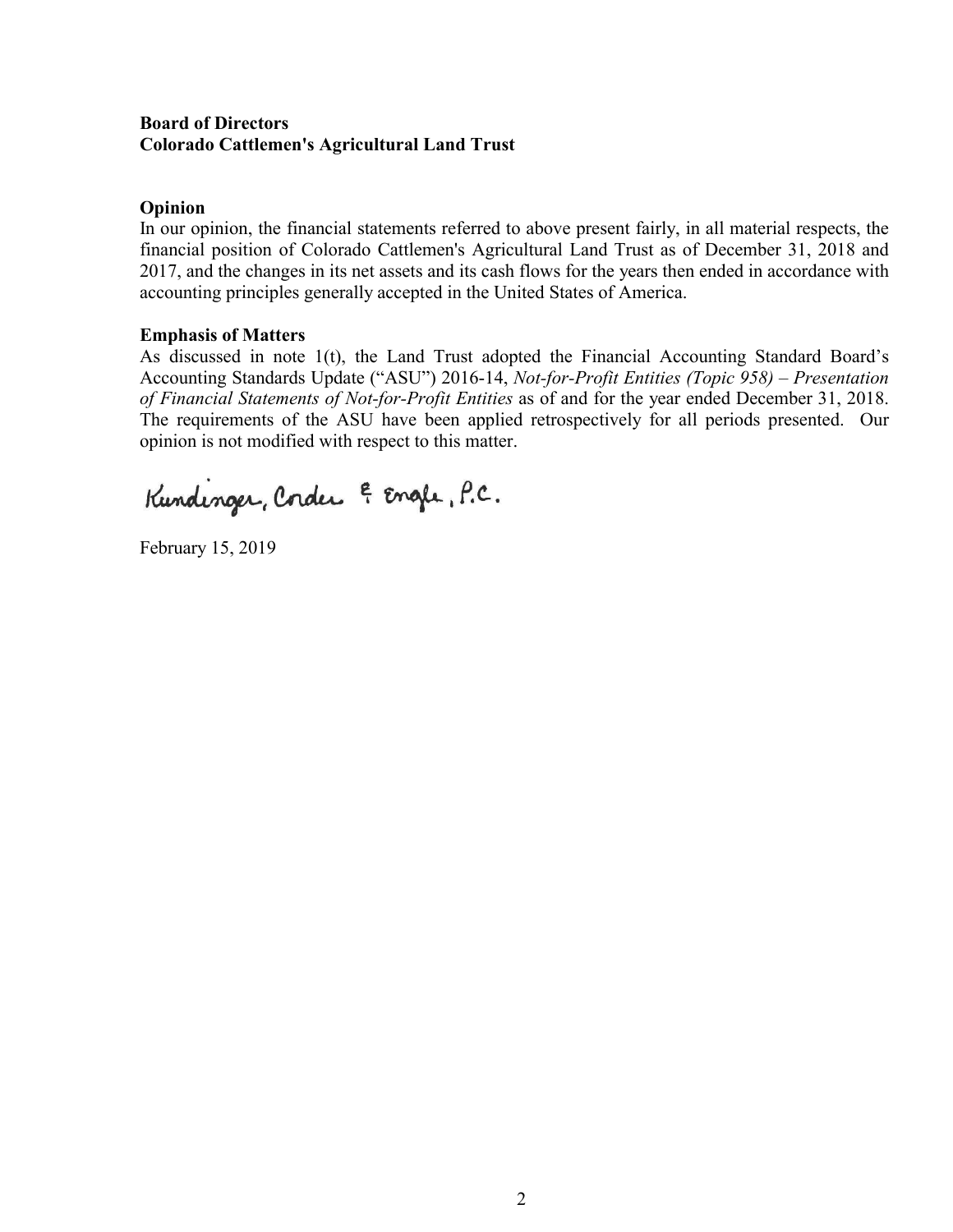# **Colorado Cattlemen's Agricultural Land Trust Statements of Financial Position December 31, 2018 and 2017**

|                                        |              | 2018      | 2017      |
|----------------------------------------|--------------|-----------|-----------|
| Assets:                                |              |           |           |
| Cash and cash equivalents              | \$           | 779,750   | 1,124,988 |
| Accounts receivable                    |              | 12,750    | 20,510    |
| Contributions receivable, net (note 3) |              | 46,395    | 64,429    |
| Prepaid expenses                       |              | 9,243     | 13,858    |
| Loans receivable (note 10)             |              | 9,887     | 42,968    |
| Investments (notes 4 and 5)            |              | 4,429,898 | 4,598,289 |
| Property and equipment, net (note 6)   |              | 46,638    | 17,237    |
| Total assets                           | \$           | 5,334,561 | 5,882,279 |
| <b>Liabilities and Net Assets:</b>     |              |           |           |
| Liabilities:                           |              |           |           |
| Accounts payable                       | $\mathbb{S}$ | 18,783    | 10,898    |
| <b>Accrued liabilities</b>             |              | 73,073    | 31,787    |
| Deferred revenue (note 7)              |              | 34,460    | 400,000   |
| <b>Total liabilities</b>               |              | 126,316   | 442,685   |
| Net assets (note $10$ ):               |              |           |           |
| Without donor restrictions             |              | 467,521   | 395,273   |
| With donor restrictions                |              | 4,740,724 | 5,044,321 |
| Total net assets                       |              | 5,208,245 | 5,439,594 |
| Commitments (notes 8, 9, and 11)       |              |           |           |
| Total liabilities and net assets       | \$           | 5,334,561 | 5,882,279 |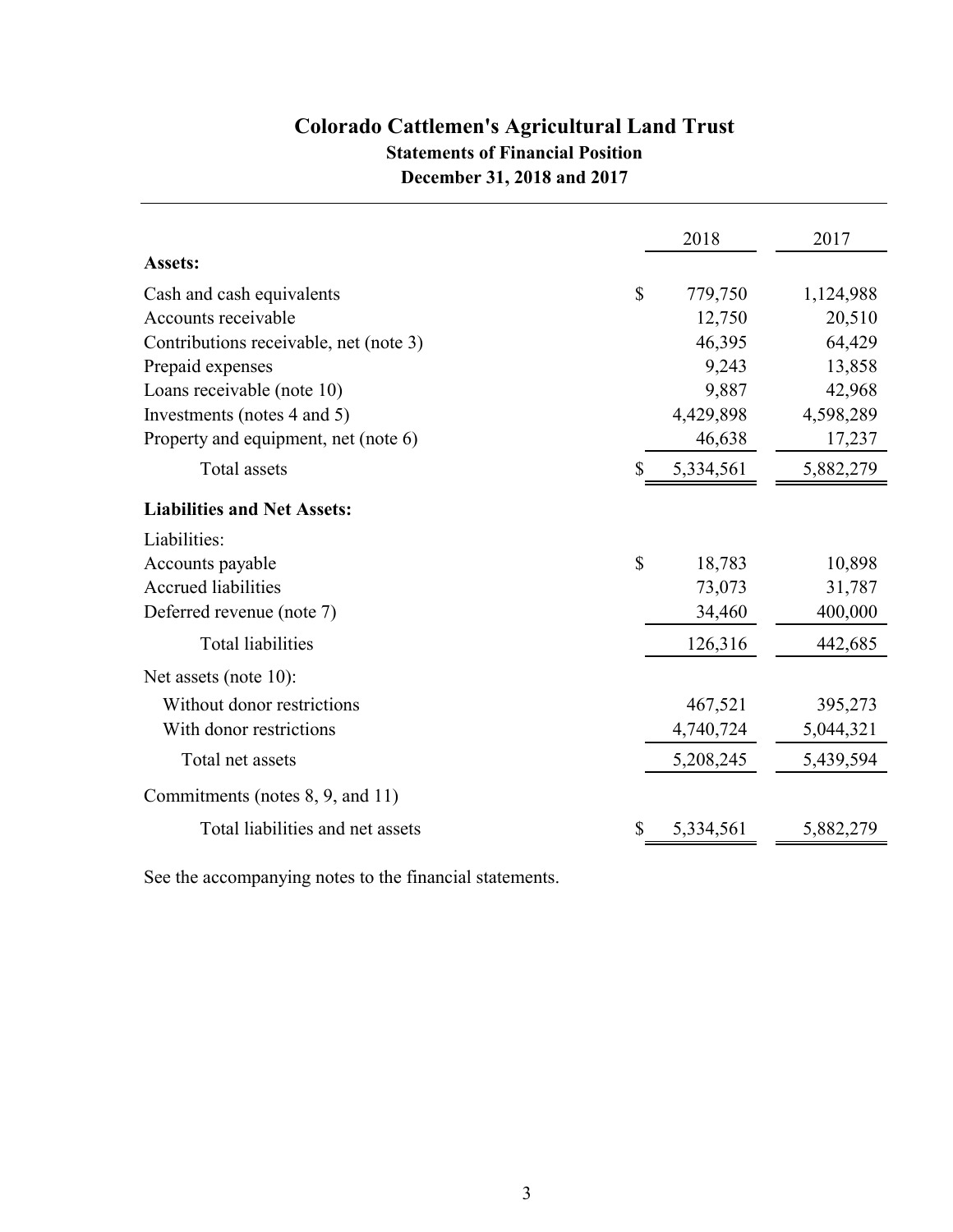# **Colorado Cattlemen's Agricultural Land Trust Statement of Activities Year Ended December 31, 2018**

|                                                 | <b>Without Donor</b> | With Donor   |            |
|-------------------------------------------------|----------------------|--------------|------------|
|                                                 | Restrictions         | Restrictions | Total      |
| <b>Operating activities</b>                     |                      |              |            |
| <b>Support and revenue:</b>                     |                      |              |            |
| General contributions<br>\$                     | 254,042              | 302,567      | 556,609    |
| General operating grants                        | 33,500               |              | 33,500     |
| Grants for the purchase of conservation         |                      |              |            |
| easements:                                      |                      |              |            |
| Federal                                         | 600,000              |              | 600,000    |
| Non-federal                                     | 4,600,500            |              | 4,600,500  |
| Contributions of conservation easements         | 8,830,500            |              | 8,830,500  |
| Special events revenue                          | 204,515              |              | 204,515    |
| Less cost of direct benefits to donors          | (52, 774)            |              | (52, 774)  |
| Service fee income                              | 200,532              |              | 200,532    |
| Miscellaneous income                            | 42,171               |              | 42,171     |
| Net assets released from restrictions (note 10) | 375,756              | (375, 756)   |            |
| Total support and revenue                       | 15,088,742           | (73, 189)    | 15,015,553 |
| <b>Expenses:</b>                                |                      |              |            |
| Program services:                               |                      |              |            |
| <b>Conservation easements</b>                   | 14,061,000           |              | 14,061,000 |
| Other conservation expenses                     | 367,296              |              | 367,296    |
| Total program services                          | 14,428,296           |              | 14,428,296 |
| Supporting services:                            |                      |              |            |
| Management and general                          | 431,946              |              | 431,946    |
| Fundraising                                     | 160,933              |              | 160,933    |
| Total supporting services                       | 592,879              |              | 592,879    |
| Total expenses                                  | 15,021,175           |              | 15,021,175 |
| Change in net assets from operations            | 67,567               | (73, 189)    | (5,622)    |
| <b>Non-operating activities</b>                 |                      |              |            |
| Investment return (note 4)                      | 4,681                | (230, 408)   | (225, 727) |
| Total non-operating activities                  | 4,681                | (230, 408)   | (225, 727) |
| Change in net assets                            | 72,248               | (303, 597)   | (231, 349) |
| Net assets, beginning of year                   | 395,273              | 5,044,321    | 5,439,594  |
| Net assets, end of year<br>\$                   | 467,521              | 4,740,724    | 5,208,245  |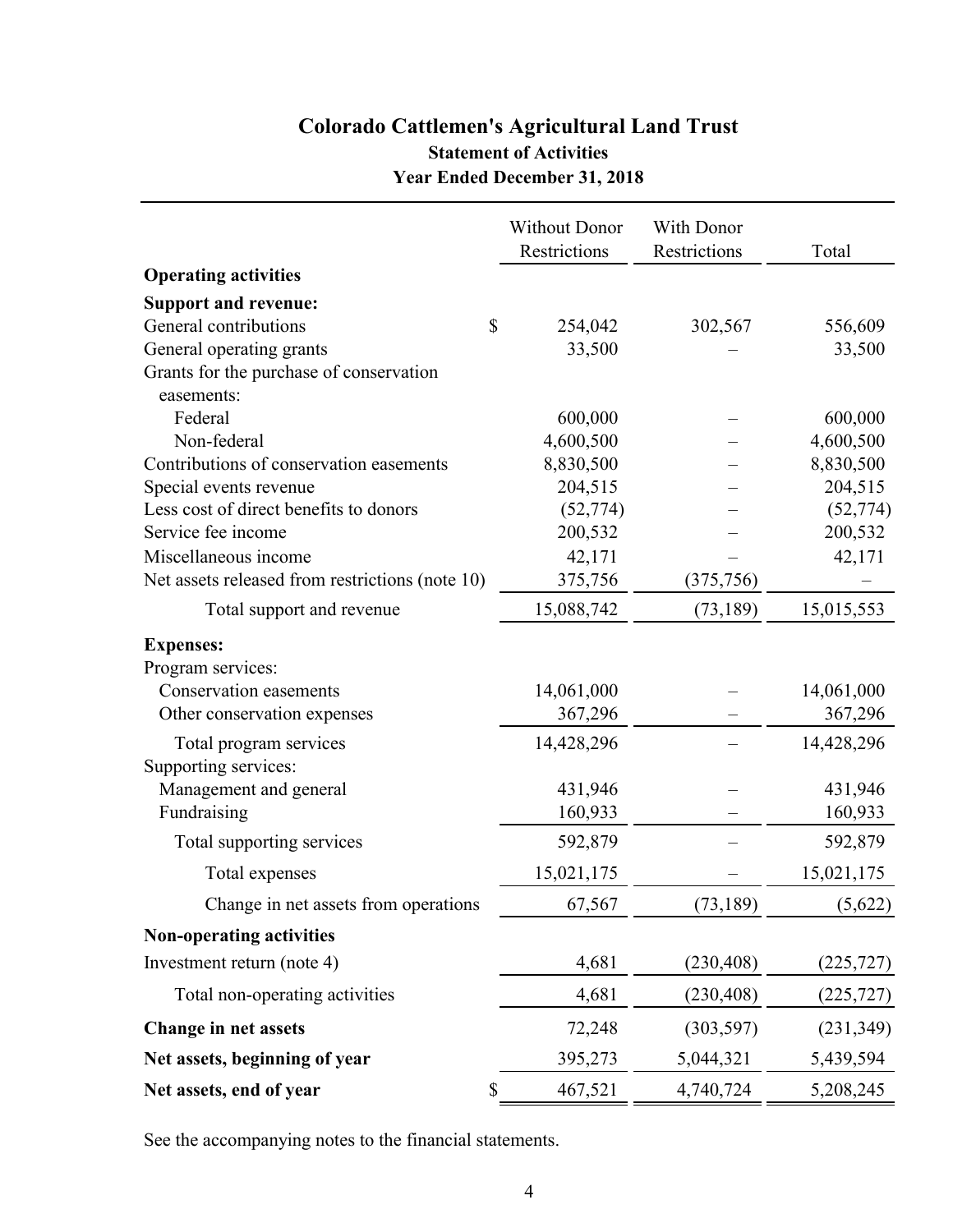# **Colorado Cattlemen's Agricultural Land Trust Statement of Activities Year Ended December 31, 2017**

|                                                 | <b>Without Donor</b> | With Donor   |            |
|-------------------------------------------------|----------------------|--------------|------------|
|                                                 | Restrictions         | Restrictions | Total      |
| <b>Operating activities</b>                     |                      |              |            |
| <b>Support and revenue:</b>                     |                      |              |            |
| \$<br>General contributions                     | 244,282              | 332,985      | 577,267    |
| General operating grants                        | 17,251               | 10,285       | 27,536     |
| Grants for the purchase of conservation         |                      |              |            |
| easements:                                      |                      |              |            |
| Federal                                         | 3,224,000            |              | 3,224,000  |
| Non-federal                                     | 6,796,000            |              | 6,796,000  |
| Contributions of conservation easements         | 7,686,625            |              | 7,686,625  |
| Special events revenue                          | 240,441              |              | 240,441    |
| Less cost of direct benefits to donors          | (90, 341)            |              | (90, 341)  |
| Service fee income                              | 231,762              |              | 231,762    |
| Net assets released from restrictions (note 10) | 281,229              | (281, 229)   |            |
| Total support and revenue                       | 18,631,249           | 62,041       | 18,693,290 |
| <b>Expenses:</b>                                |                      |              |            |
| Program services:                               |                      |              |            |
| Conservation easements                          | 17,744,125           |              | 17,744,125 |
| Other conservation expenses                     | 439,177              |              | 439,177    |
| Total program services                          | 18,183,302           |              | 18,183,302 |
| Supporting services:                            |                      |              |            |
| Management and general                          | 320,454              |              | 320,454    |
| Fundraising                                     | 110,032              |              | 110,032    |
| Total supporting services                       | 430,486              |              | 430,486    |
| Total expenses                                  | 18,613,788           |              | 18,613,788 |
| Change in net assets from operations            | 17,461               | 62,041       | 79,502     |
| Non-operating activities                        |                      |              |            |
| Investment return (note 4)                      | 1,491                | 496,548      | 498,039    |
| Total non-operating activities                  | 1,491                | 496,548      | 498,039    |
| Change in net assets                            | 18,952               | 558,589      | 577,541    |
| Net assets at beginning of year                 | 376,321              | 4,485,732    | 4,862,053  |
| \$<br>Net assets at end of year                 | 395,273              | 5,044,321    | 5,439,594  |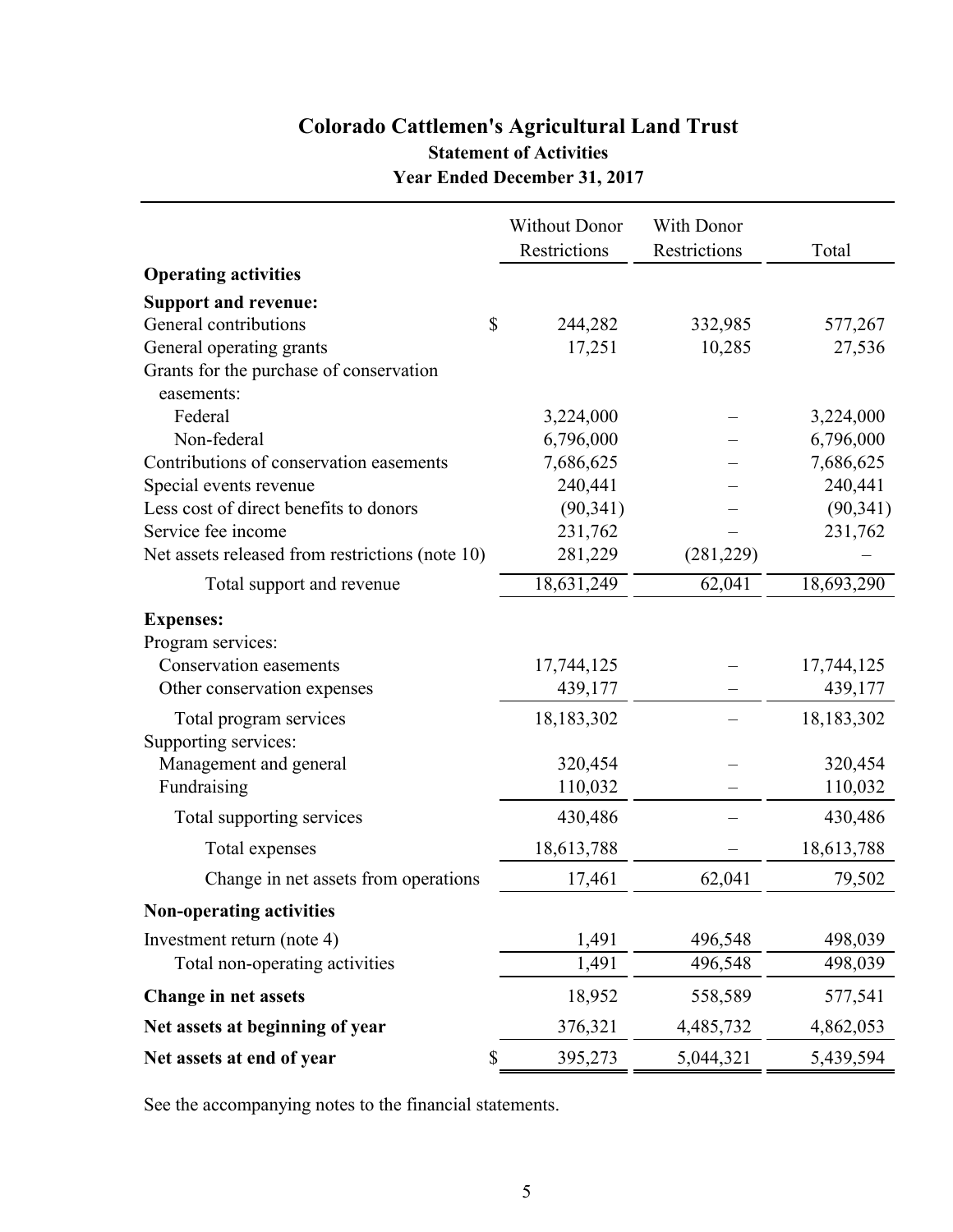# **Colorado Cattlemen's Agricultural Land Trust Statement of Functional Expenses Year Ended December 31, 2018**

|                                     |                     | Supporting services<br>Management |                 | Total                  |                   |
|-------------------------------------|---------------------|-----------------------------------|-----------------|------------------------|-------------------|
|                                     | Program<br>services | and<br>general                    | Fund<br>raising | supporting<br>services | Total<br>expenses |
|                                     |                     |                                   |                 |                        |                   |
| Conservation easements              | \$14,061,000        |                                   |                 |                        | 14,061,000        |
| Salaries, employee benefits,        |                     |                                   |                 |                        |                   |
| and payroll taxes                   | 182,339             | 325,745                           | 104,931         | 430,676                | 613,015           |
| Special events expense              |                     |                                   | 60,291          | 60,291                 | 60,291            |
| Project and stewardship expense     | 64,503              |                                   |                 |                        | 64,503            |
| Public policy                       | 17,098              |                                   |                 |                        | 17,098            |
| Professional fees                   | 3,050               | 31,842                            | 764             | 32,606                 | 35,656            |
| Printing and publications           | 19,757              |                                   | 19,787          | 19,787                 | 39,544            |
| Information technology              | 10,593              | 14,407                            | 6,115           | 20,522                 | 31,115            |
| Insurance                           | 20,880              | 8,677                             | 2,291           | 10,968                 | 31,848            |
| Travel and meals                    | 12,556              | 6,096                             | 3,206           | 9,302                  | 21,858            |
| Occupancy                           | 7,519               | 12,101                            | 4,032           | 16,133                 | 23,652            |
| Fellows program                     | 7,263               | 6,349                             | 3,986           | 10,335                 | 17,598            |
| Office expenses                     | 1,056               | 12,047                            | 4,375           | 16,422                 | 17,478            |
| Conferences, meetings, and          |                     |                                   |                 |                        |                   |
| training                            | 10,347              | 3,243                             |                 | 3,243                  | 13,590            |
| Depreciation                        | 2,580               | 4,152                             | 1,383           | 5,535                  | 8,115             |
| Dues and subscriptions              | 2,484               | 3,998                             | 1,332           | 5,330                  | 7,814             |
| Certification/accreditation         | 4,060               |                                   |                 |                        | 4,060             |
| Miscellaneous                       | 1,211               | 3,289                             | 1,214           | 4,503                  | 5,714             |
| Total functional expenses           | 14,428,296          | 431,946                           | 213,707         | 645,653                | 15,073,949        |
| Less expenses included with revenue |                     |                                   |                 |                        |                   |
| in the statement of activities:     |                     |                                   |                 |                        |                   |
| Special events direct benefit       |                     |                                   |                 |                        |                   |
| to donors                           |                     |                                   | (52, 774)       | (52, 774)              | (52, 774)         |
| Total expenses                      | \$14,428,296        | 431,946                           | 160,933         | 592,879                | 15,021,175        |

See the accompanying notes to the consolidated financial statements.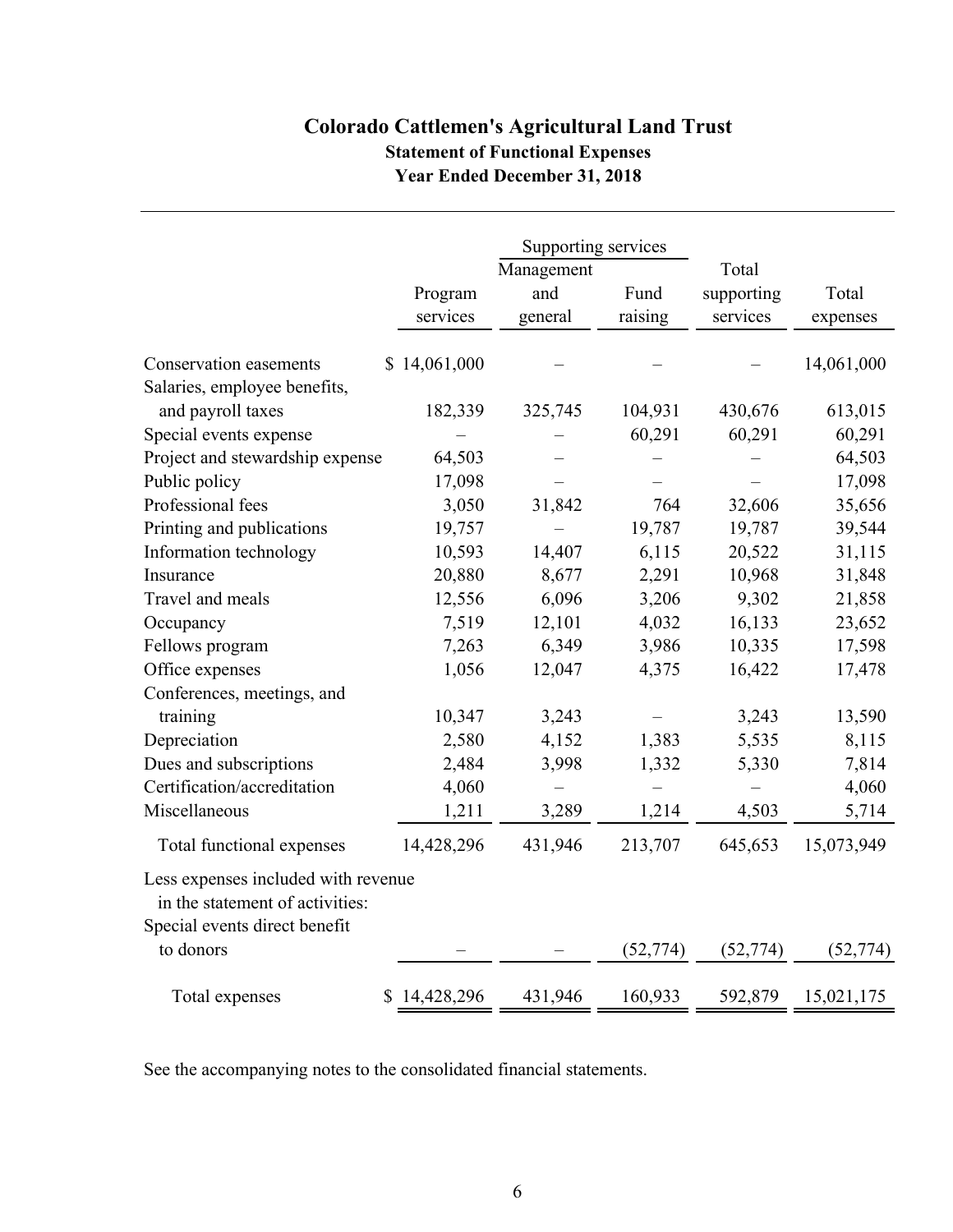# **Colorado Cattlemen's Agricultural Land Trust Statement of Functional Expenses Year Ended December 31, 2017**

|                                     |              | Supporting services<br>Management |           | Total      |            |
|-------------------------------------|--------------|-----------------------------------|-----------|------------|------------|
|                                     | Program      | and                               | Fund      | supporting | Total      |
|                                     | services     | general                           | raising   | services   | expenses   |
| Conservation easements              | \$17,744,125 |                                   |           |            | 17,744,125 |
| Salaries, employee benefits,        |              |                                   |           |            |            |
| and payroll taxes                   | 171,765      | 225,951                           | 65,114    | 291,065    | 462,830    |
| Special events expense              |              |                                   | 96,264    | 96,264     | 96,264     |
| Project and stewardship expense     | 83,708       |                                   |           |            | 83,708     |
| Public policy                       | 69,762       |                                   |           |            | 69,762     |
| Professional fees                   | 14,966       | 31,608                            | 980       | 32,588     | 47,554     |
| Printing and publications           | 19,534       |                                   | 19,444    | 19,444     | 38,978     |
| Information technology              | 12,200       | 12,397                            | 4,030     | 16,427     | 28,627     |
| Insurance                           | 15,075       | 13,002                            |           | 13,002     | 28,077     |
| Conferences, meetings, and          |              |                                   |           |            |            |
| training                            | 19,473       | 3,094                             |           | 3,094      | 22,567     |
| Travel and meals                    | 9,237        | 910                               | 4,412     | 5,322      | 14,559     |
| Occupancy                           | 8,271        | 9,857                             | 3,205     | 13,062     | 21,333     |
| Office expenses                     | 1,477        | 10,121                            | 4,329     | 14,450     | 15,927     |
| Depreciation                        | 3,517        | 4,191                             | 1,363     | 5,554      | 9,071      |
| Dues and subscriptions              | 3,180        | 3,790                             | 1,232     | 5,022      | 8,202      |
| Certification/accreditation         | 7,012        |                                   |           |            | 7,012      |
| Miscellaneous                       |              | 5,533                             |           | 5,533      | 5,533      |
| Total functional expenses           | 18,183,302   | 320,454                           | 200,373   | 520,827    | 18,704,129 |
| Less expenses included with revenue |              |                                   |           |            |            |
| in the statement of activities:     |              |                                   |           |            |            |
| Special events direct benefit       |              |                                   |           |            |            |
| to donors                           |              |                                   | (90, 341) | (90, 341)  | (90, 341)  |
| Total expenses                      | \$18,183,302 | 320,454                           | 110,032   | 430,486    | 18,613,788 |

See the accompanying notes to the consolidated financial statements.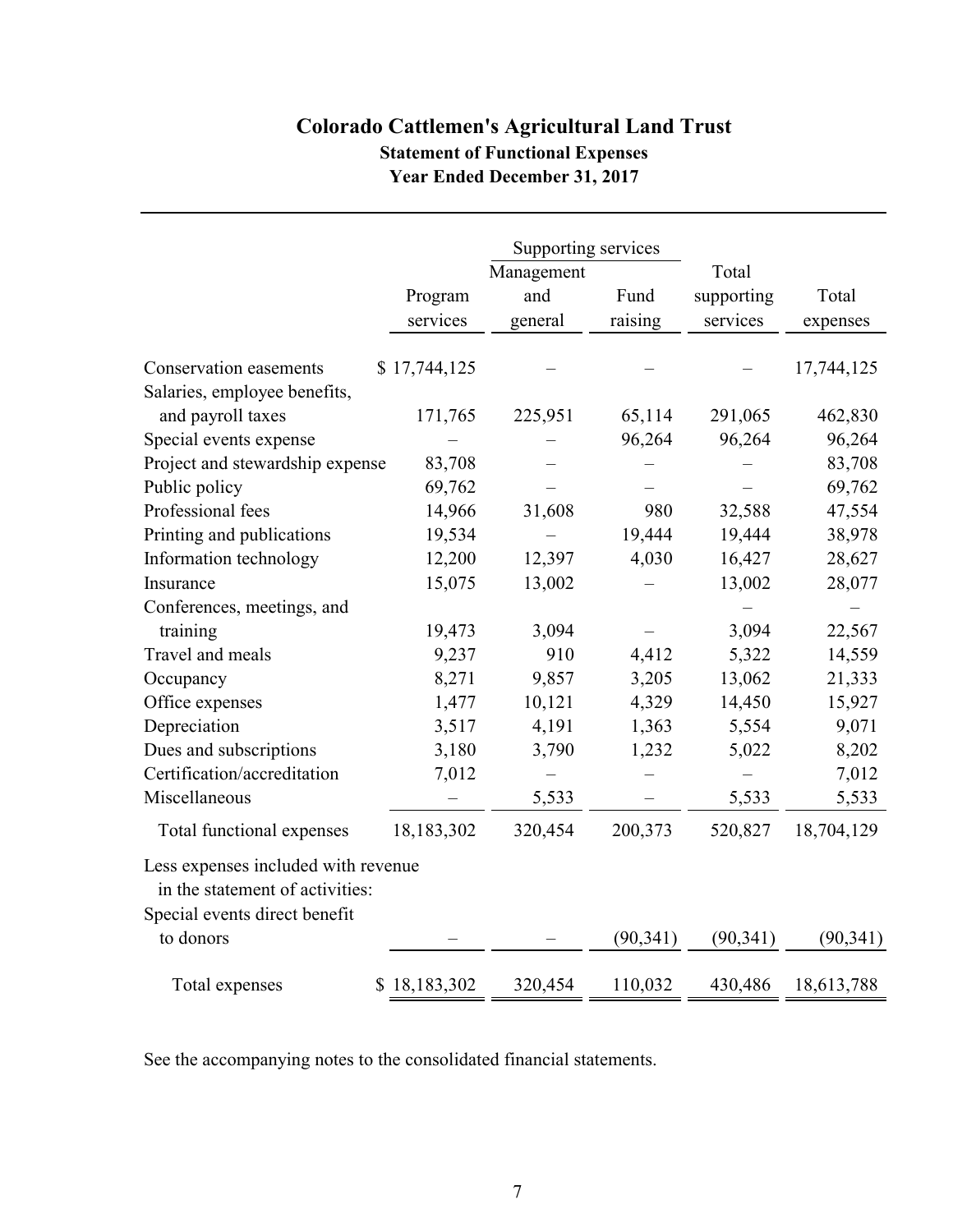# **Colorado Cattlemen's Agricultural Land Trust Statements of Cash Flows Years ended December 31, 2018 and 2017**

|                                                           | 2018       | 2017       |
|-----------------------------------------------------------|------------|------------|
| <b>Cash flows from operating activities:</b>              |            |            |
| Change in net assets<br>\$                                | (231, 349) | 577,541    |
| Adjustments to reconcile change in net assets to net cash |            |            |
| used in operating activities:                             |            |            |
| Depreciation                                              | 8,115      | 9,071      |
| Gain on sale of assets                                    | (19, 233)  |            |
| Amortization of discount on contributions receivable      | (2,075)    | (3,168)    |
| Contributions restricted for long-term purposes           | (172, 730) | (181, 032) |
| Investment income on contributions restricted             |            |            |
| for long-term purposes                                    | (100, 442) | (95,250)   |
| Net realized and unrealized (gains) losses on investments | 355,931    | (380, 858) |
| Donated property and equipment                            |            | (3,200)    |
| Decrease (increase) in operating assets:                  |            |            |
| Accounts receivable                                       | 7,760      | 76,977     |
| Contributions receivable                                  | 20,109     | 76,570     |
| Prepaid expenses                                          | 4,615      | (2,162)    |
| Increase (decrease) in operating liabilities:             |            |            |
| Accounts payable and accrued liabilities                  | 49,171     | (18, 562)  |
| Deferred revenue                                          | (365, 540) | 376,606    |
| Net cash provided by (used in) operating activities       | (445, 668) | 432,533    |
| Cash flows from investing activities:                     |            |            |
| Loan repayments, net                                      | 33,081     | 65,445     |
| Purchases of investments, net of sales                    | (187, 540) | (275, 398) |
| Proceeds from sales of property and equipment             | 30,963     |            |
| Purchases of property and equipment                       | (49, 246)  |            |
| Net cash used in investing activities                     | (172, 742) | (209, 953) |
| <b>Cash flows from financing activities:</b>              |            |            |
| Contributions restricted for long-term purposes           | 172,730    | 181,032    |
| Investment income on contributions restricted             |            |            |
| for long-term purposes                                    | 100,442    | 95,250     |
| Net cash provided by financing activities                 | 273,172    | 276,282    |
| Net change in cash and cash equivalents                   | (345, 238) | 498,862    |
| Cash and cash equivalents, beginning of year              | 1,124,988  | 626,126    |
| Cash and cash equivalents, end of year                    | 779,750    | 1,124,988  |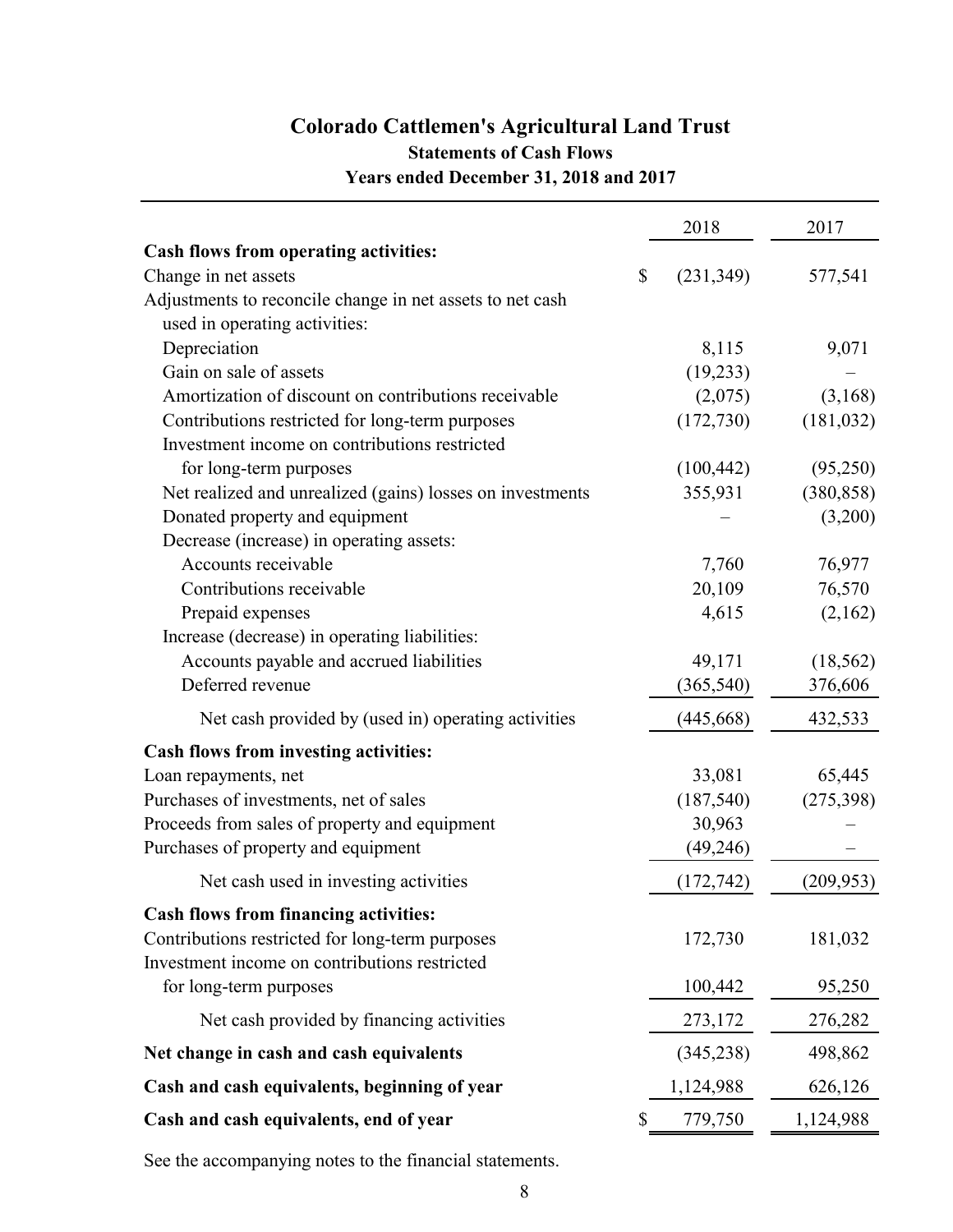#### **Notes to Financial Statements**

### **(1) Summary of Significant Accounting Policies**

#### **(a) Organization**

Colorado Cattlemen's Agricultural Land Trust (the Land Trust) was established in 1995 to conserve Colorado's western heritage and working landscapes for the benefit of future generations. Support for the Land Trust's activities comes from individual donor contributions, and private and government grants.

### **(b) Basis of Accounting**

The accompanying financial statements of the Land Trust have been prepared on the accrual basis of accounting and, accordingly, reflect all significant receivables, payables and other liabilities.

### **(c) Financial Statement Presentation**

The Land Trust is required to present information regarding its financial position and activities according to the following net asset classifications:

**Net assets without donor restrictions:** Net assets that are not subject to donorimposed restrictions and may be expended for any purpose in performing the primary objectives of the Land Trust. These net assets may be used at the discretion of the Land Trust's management and the board of directors.

**Net assets with donor restrictions:** Net assets subject to stipulations imposed by donors, and grantors. Some donor restrictions are temporary in nature; those restrictions will be met by actions of the Land Trust or by the passage of time. Other donor restrictions are perpetual in nature, where by the donor has stipulated the funds be maintained in perpetuity.

# **(d) Measure of Operations**

The statements of activities reports all changes in net assets, including changes in net assets from operating and nonoperating activities. Operating activities consist of those items attributable to the Land Trust's ongoing easement activities, contributions, grants, special events and service fee income. Nonoperating activities are limited to resources that generate return from investments and other activities considered to be of a more unusual or nonrecurring nature.

#### **(e) Cash and Cash Equivalents**

The Land Trust considers all highly liquid investments with an initial maturity of three months or less, and which are not held by investment managers as part of an investment portfolio, to be cash equivalents.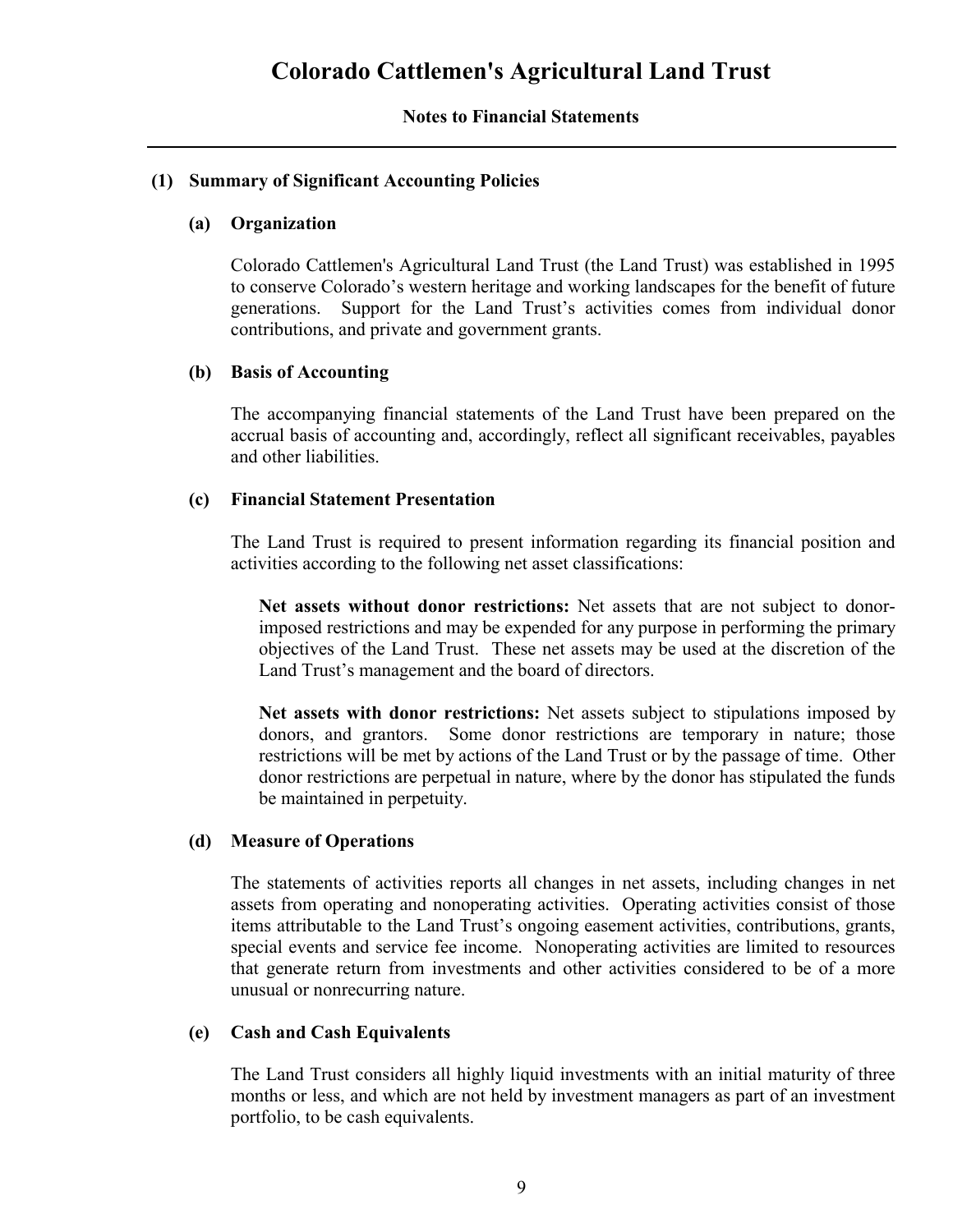# **(1) Summary of Significant Accounting Policies, Continued**

### **(f) Concentrations of Credit Risk**

Financial instruments which potentially subject the Land Trust to concentrations of credit risk consist of cash and cash equivalents, investments, and contributions receivable. The Land Trust places its cash and cash equivalents with creditworthy, high quality financial institutions. At times during the year, a portion of the Land Trust's cash deposits may not be insured by the FDIC or related entity.

The Land Trust has significant investments in stocks, bonds, mutual funds and money market accounts and is therefore subject to concentrations of credit risk. Investments are made and monitored by the management of the Land Trust pursuant to an investment policy established by the Board of Directors. Though the market values of investments are subject to fluctuation on a year-to-year basis, management believes that the investment policy is prudent for the long-term welfare of the Land Trust.

Credit risk with respect to contributions receivable is limited due to the credit worthiness of the entities that comprise the contributor base.

The Land Trust receives a significant amount of support from the U.S. Department of Agriculture, and is reliant on tax incentives provided at the state level for landowners. The Land Trust is also dependent on the services of qualified appraisers in order to complete conservation easement transactions. A decrease in grants from the Department of Agriculture, a change in the current state tax incentives, or changes to regulation of appraisers could all have an adverse impact on the Land Trust's operations.

#### **(g) Accounts Receivable**

Accounts receivable consist of amounts due from landowners and others for program fees and reimbursable costs generated from easement closings. Management uses the allowance method to determine uncollectible amounts. The allowance is based on prior years' experience and management's analysis of subsequent collections. At December 31, 2018, management believes that all accounts are collectible. Accordingly, there is no allowance for uncollectible amounts.

#### **(h) Contributions and Contributions Receivable**

Contributions are recognized when cash, securities or other assets, and unconditional promise to give, or notification of a beneficial interest is received. Conditional promises to give are not recognized until the conditions on which they depend have been substantially met.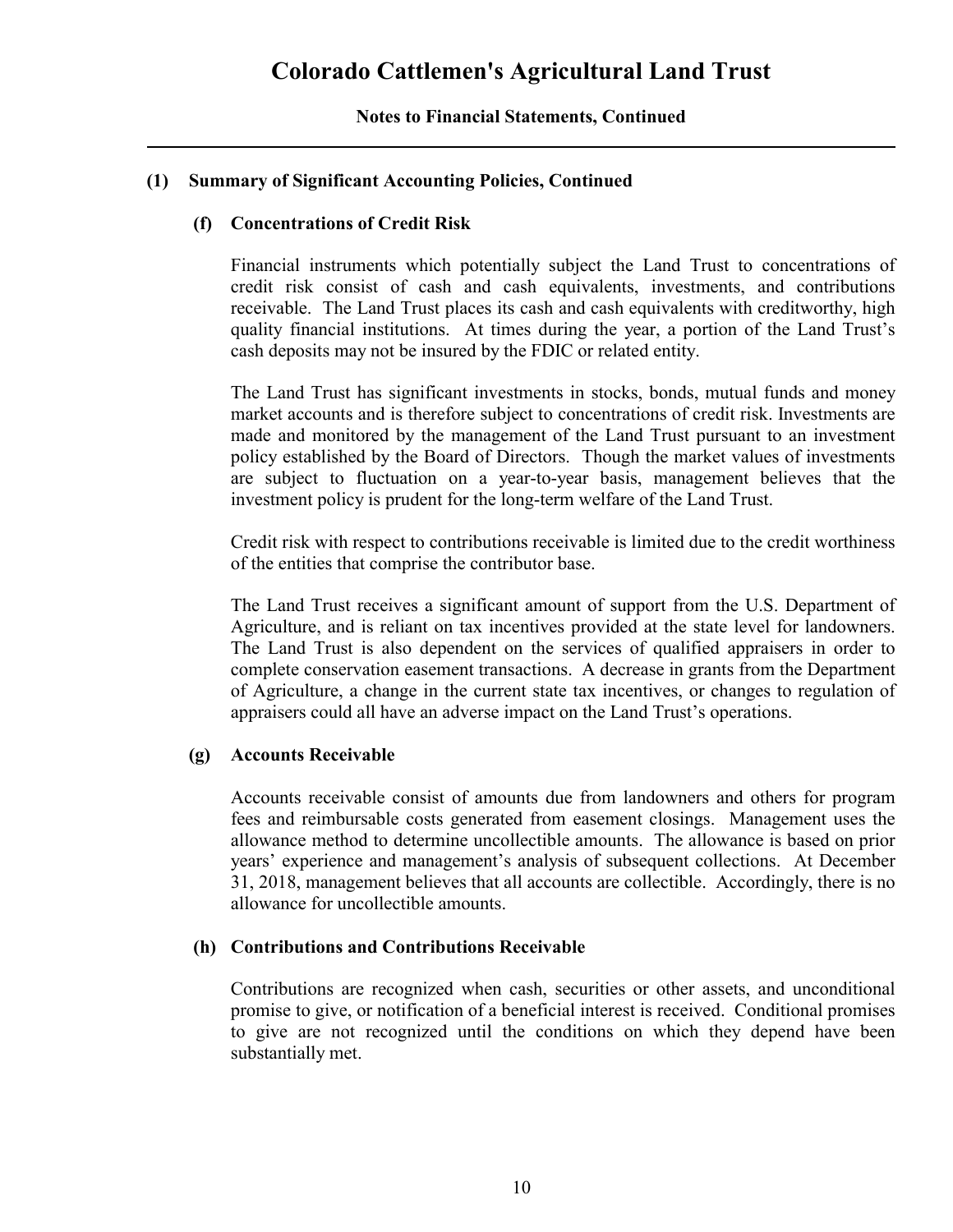# **(1) Summary of Significant Accounting Policies, Continued**

#### **(h) Contributions and Contributions Receivable, Continued**

All donor restricted support, including pledges, is reported as an increase in net assets with donor restrictions, depending on the nature of the restriction. When a donor restriction expires, (that is, when a stipulated time restriction ends or purpose restriction is accomplished), net assets with donor restrictions are reclassified to net assets without donor restrictions and reported in the statements of activities as net assets released from restrictions.

Contributions receivable are recorded at net realizable value if expected to be collected in one year and at fair value if expected to be collected in more than one year. The Land Trust considers all contributions receivable to be fully collectible; accordingly, no allowance for doubtful amounts is considered necessary.

#### **(i) Loans Receivable**

Loans receivable are reported at their net realizable value. At December 31, 2018, management has evaluated all outstanding loans and believes that all loans are collectible. Accordingly, there is no allowance for uncollectible amounts.

#### **(j) Investments**

Investments are recorded at cost, if purchased, or at fair value, if donated. Thereafter, investments are reported at their fair values in the statements of financial position, and changes in fair value are reported as investment return in the statements of activities. Fair value is determined as more fully described in note 5.

Investments in marketable equity and fixed income securities with readily determinable market values are reported at fair value based upon quoted prices in active markets. Management is responsible for the fair value measurement of investments reported in the financial statements and believes that the reported values are reasonable.

Investment return consists of the Land Trust's distributive share of any interest, dividends, capital gains and losses generated from investments, as well as the change in fair value of the investments. Gains and losses attributable to investments are realized and reported upon a sale or disposition of the investment. Unrealized gains and losses are included in the change in net assets in the statement of activities.

#### **(k) Property and Equipment**

Property and equipment are stated at cost or, if donated, at the approximate fair market value at the date of donation. Depreciation is computed using the straight-line method over the estimated useful lives of the assets ranging from five to seven years. The Land Trust capitalizes all property and equipment with a useful life of more than one year and a cost greater than or equal to \$2,500.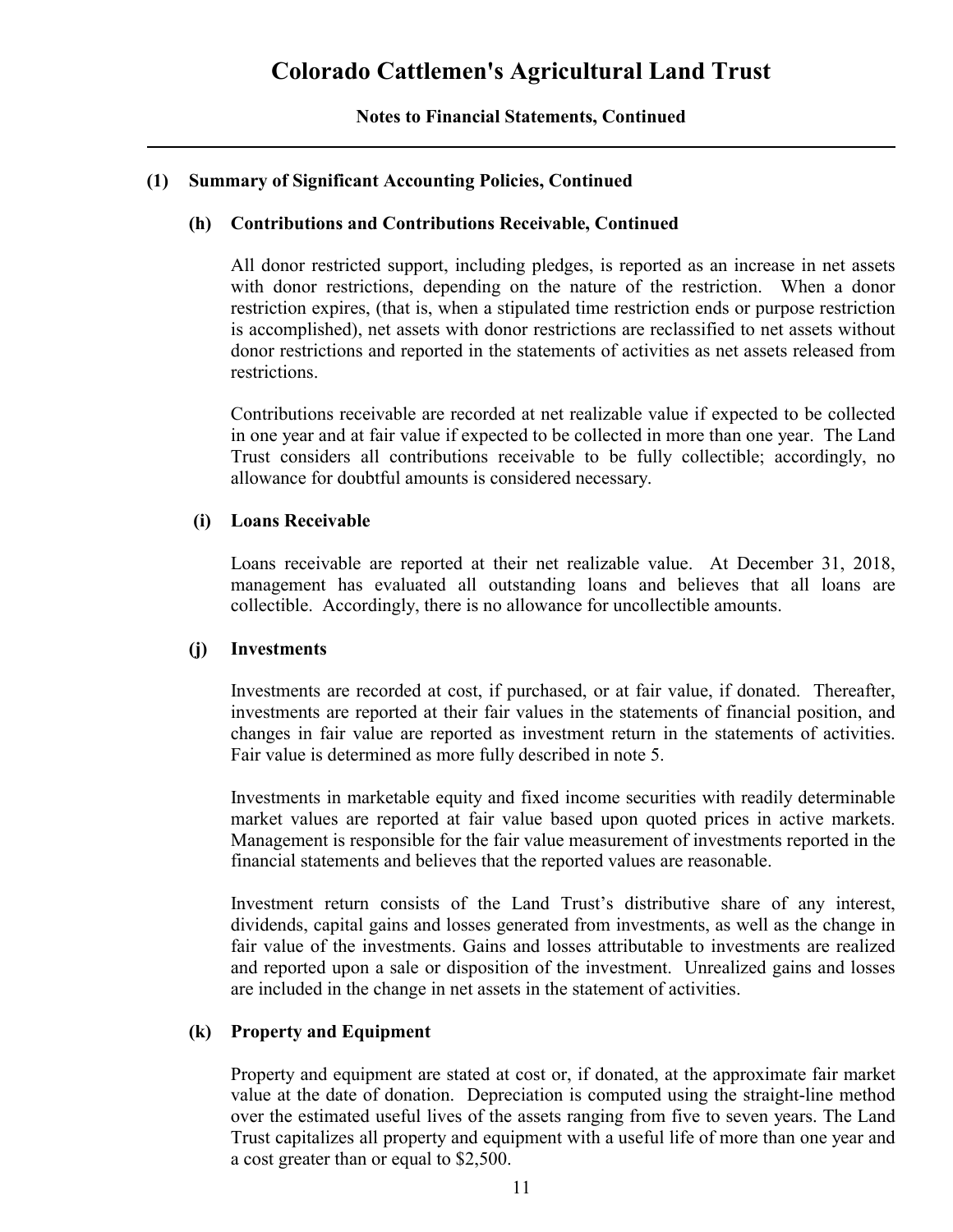# **(1) Summary of Significant Accounting Policies, Continued**

#### **(l) Conservation Easements**

The Land Trust receives gifts of conservation easements and grants toward the purchase of conservation easements. The easements contain numerous restrictions over the use and development of land, which is not owned by the Land Trust. The value of donated conservation easements is based on the appraised value as determined by an independent appraiser. Easements are recorded as revenue when they are received and an expense is recorded for an equal amount whether the easement is held by the Land Trust or transferred to an eligible entity. Grants received for the purchase of conservation easements are recorded as revenue and as a conservation easement expense when the easement is purchased.

The Land Trust monitors activities on the land and enforces restrictions contained in both donated and purchased conservation easements. The value of the easements is not reflected in the statement of financial position because the easements have no economic value to the Land Trust.

#### **(m) Revenue Recognition**

The Land Trust does not record grants committed to the purchase of conservation easements and completion of conservation projects until the easements are purchased or projects completed. Cash received under these grants is reported as deferred revenue until the conservation easement project is complete. Revenue from services provided by the Land Trust in connection with a conservation easement project is recognized when the service is completed.

#### **(n) Donated Goods and Services**

Donated conservation easements are recorded at fair value. Donated goods and services are recorded as contributions and corresponding expenses at their estimated fair values at the date of donation, or capitalized if they meet the capitalization criteria. Donated auction items are recorded at the cash sales price at the time of sale and included in special event revenue.

Many individuals volunteer their time and perform a variety of tasks that assist the Land Trust in its programs and general operations. These services are not recognized in the financial statements because they do not meet the criteria for recognition under generally accepted accounting principles.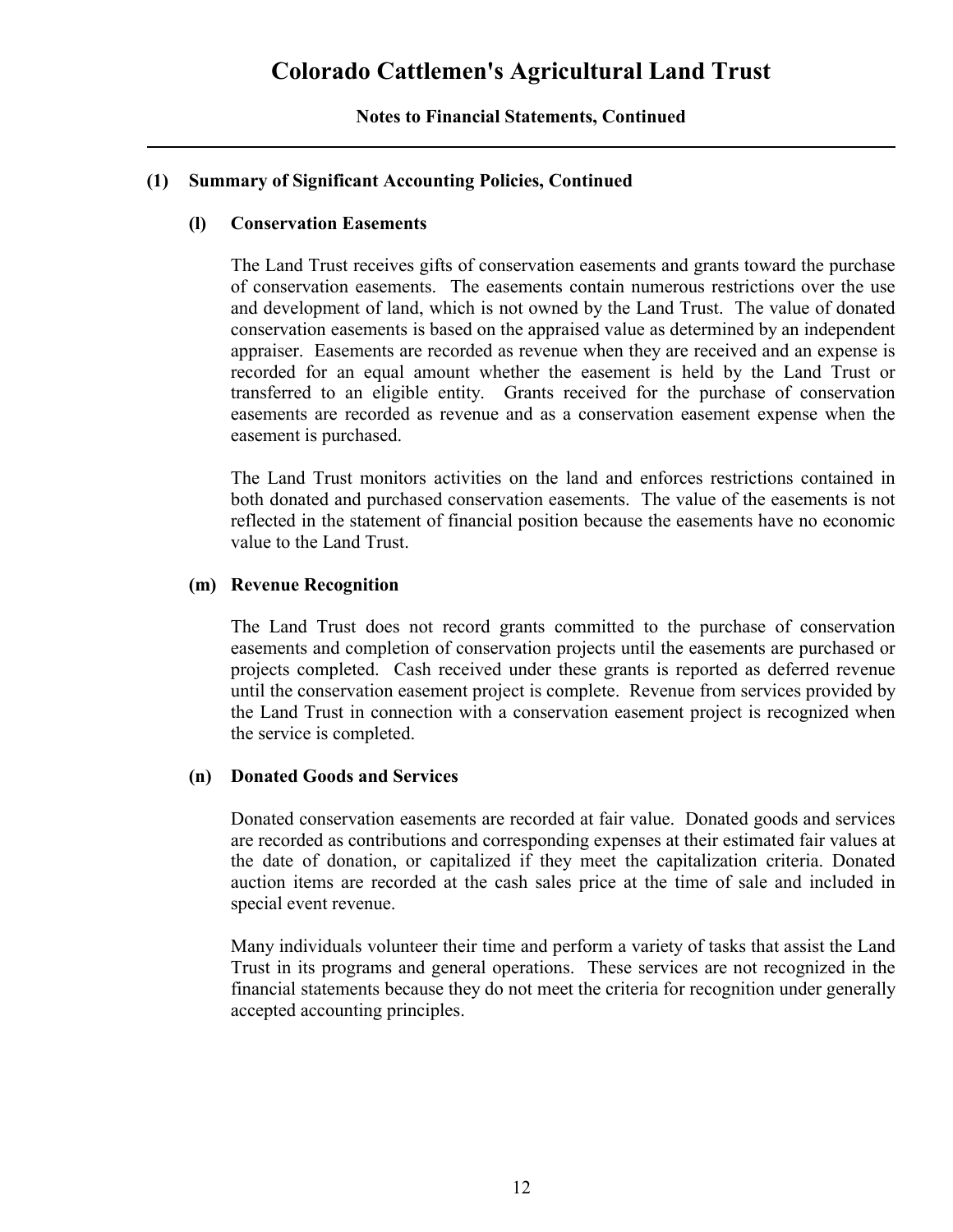# **(1) Summary of Significant Accounting Policies, Continued**

### **(o) Functional Expenses**

The costs of providing program and supporting services have been summarized on a functional basis in the accompanying statements of functional expenses. The Land Trust incurs expenses that directly relate to, and can be assigned to, a specific program or supporting activity. The Land Trust also conducts a number of activities which benefit both its program objectives as well as supporting services (i.e. fundraising and management and general activities). These costs, which are not specifically attributable to a specific program or supporting activity, are allocated by management on a consistent basis among program and supporting services benefited, based on either financial or nonfinancial data, such as headcount, square-footage, or estimates of time and effort incurred by personnel.

### **(p) Use of Estimates**

The preparation of financial statements in conformity with generally accepted accounting principles requires management to make estimates and assumptions that affect the reported amounts of assets and liabilities and disclosures of contingent assets and liabilities at the date of the financial statements, and the reported amounts of revenues and expenses during the reporting period. Actual results could differ from those estimates.

#### **(q) Income Tax Status**

The Land Trust is exempt from federal income taxes under Section  $501(c)(3)$  of the Internal Revenue Code. The Land Trust also qualifies for the charitable contribution deduction. Income from activities not directly related to the Land Trust's tax-exempt purpose is subject to taxation as unrelated business income. The Land Trust had no unrelated business income during the year ended December 31, 2018.

Management is required to evaluate tax positions taken by the Land Trust, and to recognize a tax liability if the Land Trust has taken an uncertain position that probably would not be sustained upon examination by taxing authorities. The Land Trust believes that it has appropriate support for any tax positions taken and that none would require recognition of a liability or disclosure in the financial statements. The Land Trust is subject to routine audits by taxing jurisdictions; however, there are currently no audits for any tax periods in progress. Management believes the Land Trust is no longer subject to income tax examinations for years prior to December 31, 2015.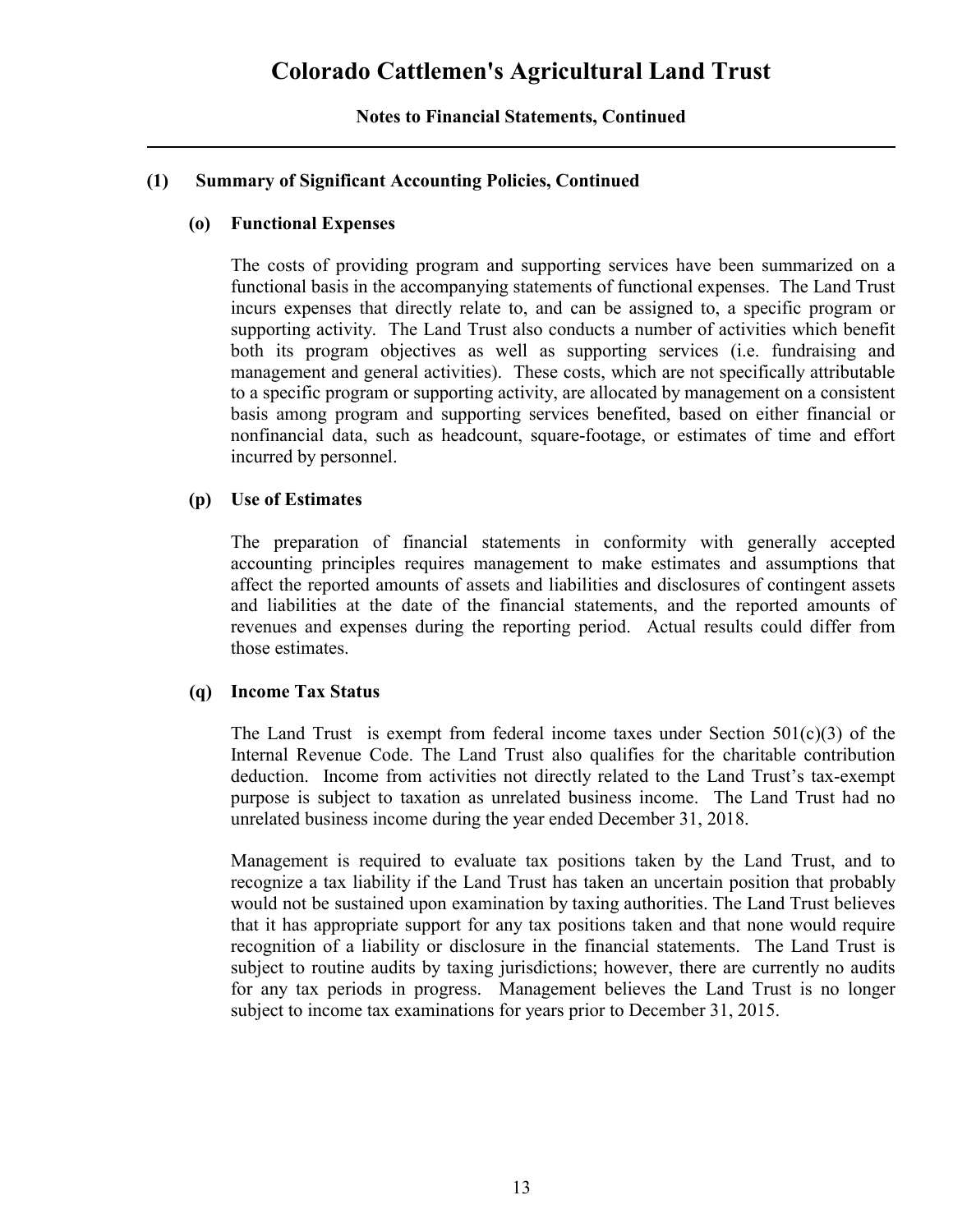# **(1) Summary of Significant Accounting Policies, Continued**

### **(r) Subsequent Events**

Management is required to evaluate, through the date the financial statements are issued or available to be issued, events or transactions that may require recognition or disclosure in the financial statements, and to disclose the date through which subsequent events were evaluated. The Land Trust's financial statements were available to be issued on February 15, 2019 and this is the date through which subsequent events were evaluated.

### **(s) Reclassifications**

Certain prior year amounts have been reclassified to conform to current year presentation. The reclassifications had no effect on net assets or the change in net assets.

### **(t) New Accounting Pronouncement**

During 2018, the Land Trust adopted ASU No. 2016-14, *Not-for-Profit Entities (Topic 958) – Presentation of Financial Statements of Not-for-Profit Entities*. The update addresses the complexity and understandability of net asset classification, deficiencies in information about liquidity and availability of resources, and the lack of consistency in the type of information provided about expenses and investment return. The Land Trust has adjusted the presentation of these statements accordingly. The ASU has been applied retrospectively to all periods presented.

#### **(2) Availability and Liquidity**

The following represents the Land Trust's financial assets as of December 31, 2018:

| Financial assets at year end:                                        |    |           |
|----------------------------------------------------------------------|----|-----------|
| Cash and cash equivalents                                            | S. | 779,750   |
| Accounts receivable                                                  |    | 12,750    |
| Contributions receivable                                             |    | 46,395    |
| Loans receivable                                                     |    | 9,887     |
| Investments                                                          |    | 4,429,898 |
| Total financial assets                                               |    | 5,278,680 |
| Less amounts not available to be used within one year:               |    |           |
| Net assets with donor restrictions                                   |    | 4,740,724 |
| Less endowment funds to be appropriated within one year              |    | (187,000) |
| Less net assets with purpose restrictions expected to be             |    |           |
| met in one year                                                      |    | (154,000) |
| Board designated funds requiring board approval for expenditure      |    | 335,309   |
|                                                                      |    | 4,735,033 |
| Financial assets available to meet general and specific expenditures |    |           |
| over the next twelve months                                          |    | 543.647   |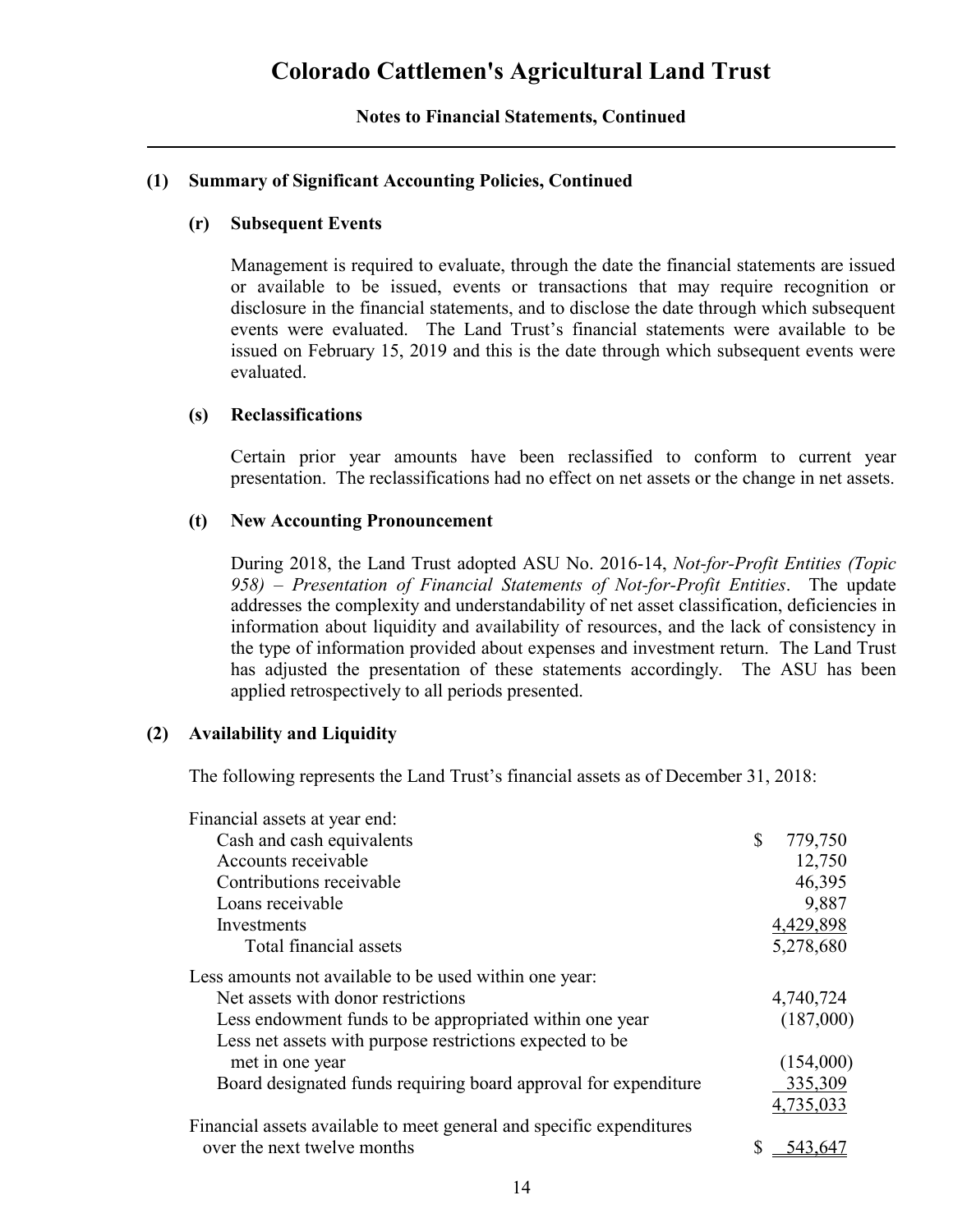# **(2) Availability and Liquidity, Continued**

As part of the Land Trust's liquidity management, it has a policy to structure its financial assets to be available as its general expenditures, liabilities, and other obligations become due. The organization has a goal to maintain financial assets on hand to cover 90 days of general expenditures. Financial assets in excess of daily cash requirements are invested in money market funds and other short-term investments.

Additionally, the Land Trust has board designated net assets without donor restrictions that, while the Land Trust does not intend to spend these for purposes other than those identified, could be made available for current operations, if necessary.

Management has estimated that net assets with purpose restrictions expected to be met within one year total \$154,000. This estimate is based on projects expected to be completed, conservation easement transactions expected to close, and budgeted expenditures for the next year.

The Land Trust expects an annual appropriation from the endowment funds of \$187,000 to be available within the next twelve months for operations. The Land Trust's cash flows have seasonal variations during the year attributable to the timing of conservation easement transaction closings. To manage liquidity, the Land Trust maintains a \$50,000 overdraft line of credit with a bank that is drawn upon as needed during the year to manage cash flows. At December 31, 2018, no amounts are outstanding under this line of credit.

#### **(3) Contributions Receivable**

Contributions receivable consist of the following at December 31:

|                                | 2018         | 2017    |
|--------------------------------|--------------|---------|
| Amounts due in:                |              |         |
| Less than one year             | 37,325<br>S. | 47,434  |
| One to five years              | 10,000       | 20,000  |
| Total contributions receivable | 47,325       | 67,434  |
| Less discount to present value | (930)        | (3,005) |
| Net contributions receivable   |              |         |

Amounts due in the future have been discounted at their present values using a discount rate of 5%.

The Land Trust does not record grants and contributions committed to the purchase of conservation easements and completion of conservation projects until the easements are purchased or projects completed. Grants and contributions committed to future conservation easements and projects, which have not been recorded at December 31, 2018, total \$4,247,773.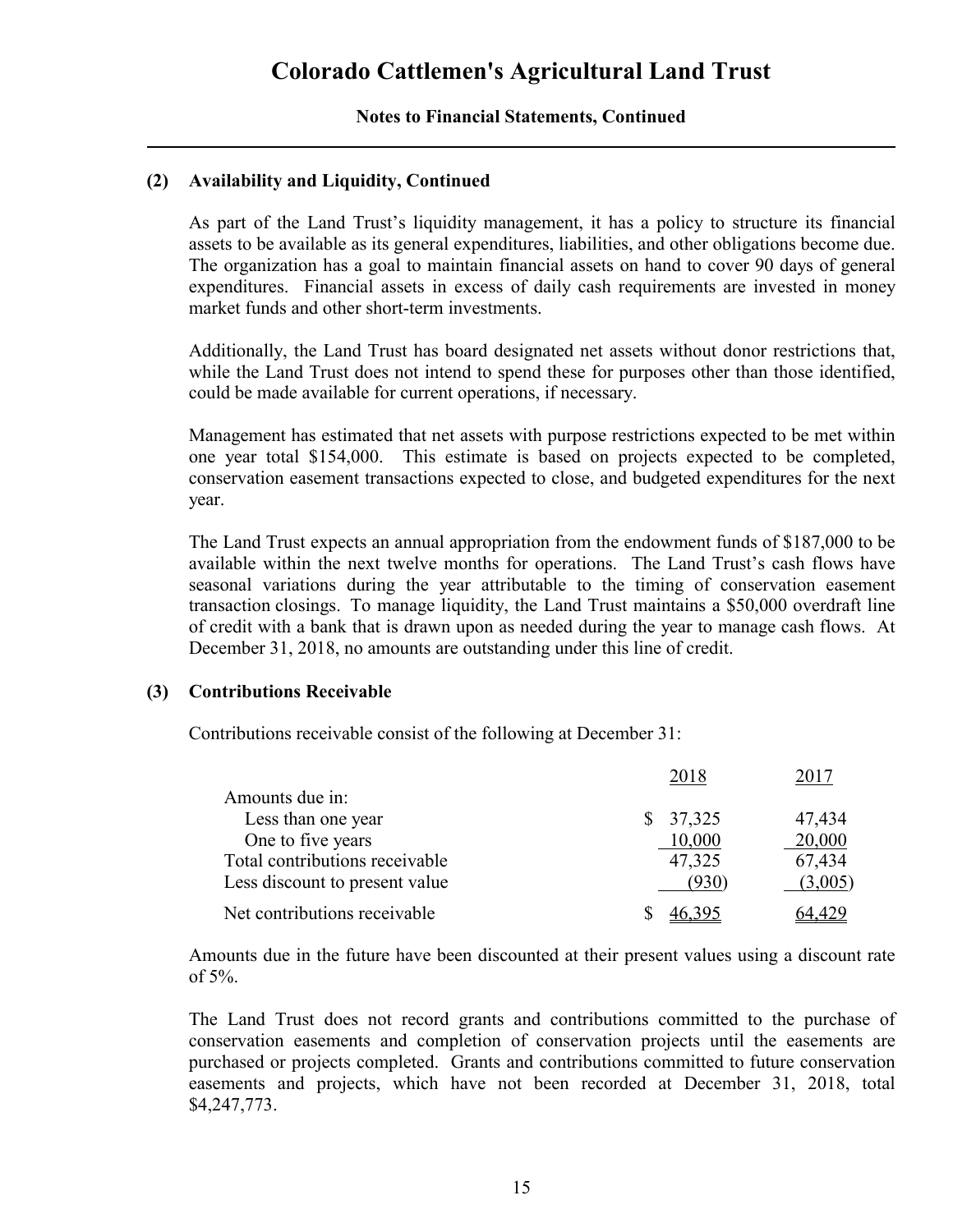# **Colorado Cattlemen's Agricultural Land Trust**

#### **Notes to Financial Statements, Continued**

#### **(4) Investments**

Investments were comprised of the following at December 31:

| 2018          | 2017      |
|---------------|-----------|
| \$<br>476,903 | 493,809   |
| 1,757,736     | 2,467,061 |
| 625,331       |           |
| 1,233,506     | 570,952   |
| 35,647        | 741,023   |
| 300,775       | 325,444   |
| \$4,429,898   | 4,598,289 |
|               |           |
| 2018          | 2017      |
| \$170,208     | 153,223   |
| (355, 931)    | 380,858   |
| (40,004)      | (36,042)  |
|               |           |
|               |           |

#### **(5) Fair Value Measurements**

The Land Trust reports required types of financial instruments in accordance with fair value accounting standards. Fair value is the price that would be received to sell an asset or paid to transfer a liability in an orderly transaction between market participants at the measurement date. These standards require an entity to maximize the use of observable inputs (such as quoted prices in active markets) and minimize the use of unobservable inputs (such as appraisals or other valuation techniques) to determine fair value. Fair value measurement standards also require the Land Trust to classify these financial instruments into a three-level hierarchy, based on the priority of inputs to the valuation technique. Instruments measured and reported at fair value are classified and disclosed in one of the following categories:

Level 1 – Quoted prices are available in active markets for identical instruments as of the reporting date. Instruments which are generally included in this category include listed equity and debt securities publicly traded on an exchange, listed derivatives, cash and cash equivalents.

Level 2 – Pricing inputs are other than quoted prices in active markets, which are either directly or indirectly observable as of the reporting date, and fair value is determined through the use of models or other valuation methodologies. Investments which are generally included in this category include corporate and government bonds, less liquid and restricted equity securities and certain over-the-counter derivatives.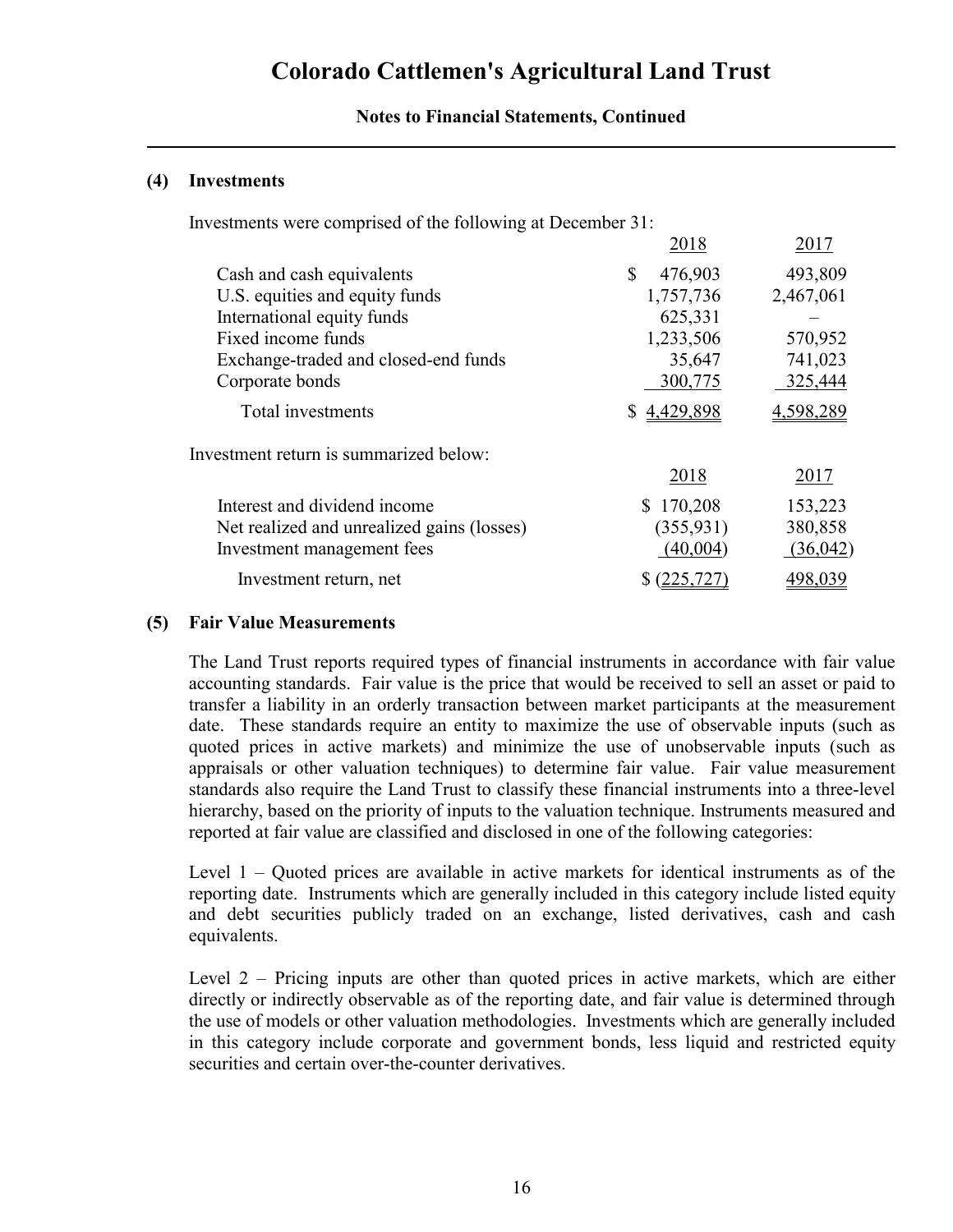#### **(5) Fair Value Measurements, Continued**

Level 3 – Pricing inputs are unobservable for the instrument and include situations where there is little, if any, market activity for the instrument. The inputs into the determination of fair value require significant management judgment or estimation. Investments that are included in this category generally include limited partnership interests in corporate private equity and real estate funds, funds of hedge funds, and distressed debt.

In some instances, the inputs used to measure fair value may fall into different levels of the fair value hierarchy. In such instances, an instrument's level within the fair value hierarchy is based on the lowest level of input that is significant to the fair value measurement. These classifications (Level 1, 2 and 3) are intended to reflect the observability of inputs used in the valuation of investments and are not necessarily an indication of risk or liquidity.

Market price is affected by a number of factors, including the type of instrument and the characteristics specific to the instrument, as well as the effects of market, interest and credit risk. Instruments with readily available active quoted prices or for which fair value can be measured from actively quoted prices generally will have a higher degree of market price observability and a lesser degree of judgment used in measuring fair value. It is reasonably possible that change in values of these instruments will occur in the near term and that such changes could materially affect amounts reported in the Land Trust's financial statements.

The following table summarizes the Land Trust's investments by the above fair value hierarchy levels as of December 31, 2018:

| Description               | Fair Value  | (Level 1) | (Level 2) | (Level 3) |
|---------------------------|-------------|-----------|-----------|-----------|
| Cash and cash equivalents | 476,903     | 476,903   |           |           |
| U.S. equity funds         | 1,757,736   | 1,757,736 |           |           |
| International equities    | 625,331     | 625,331   |           |           |
| Fixed income              | 1,233,506   | 1,233,506 |           |           |
| Exchange-traded funds     | 35,647      | 35,647    |           |           |
| Corporate bonds           | 300,775     |           | 300,775   |           |
| Total                     | \$4,429,898 | ,129,123  | 300,775   |           |

The following table summarizes the Land Trust's investments by the above fair value hierarchy levels as of December 31, 2017:

| Description                    | Fair Value  | (Level 1) | (Level 2) | (Level 3) |
|--------------------------------|-------------|-----------|-----------|-----------|
| Cash and cash equivalents      | 493,809     | 493,809   |           |           |
| U.S. equities and equity funds | 2,467,061   | 2,467,061 |           |           |
| Fixed income mutual funds      | 570,952     | 570,952   |           |           |
| Exchange-traded and closed-    |             |           |           |           |
| ended funds                    | 741,023     | 741,023   |           |           |
| Corporate bonds                | 325,444     |           | 325,444   |           |
| Total                          | \$4,598,289 | 4,272,845 | 325,444   |           |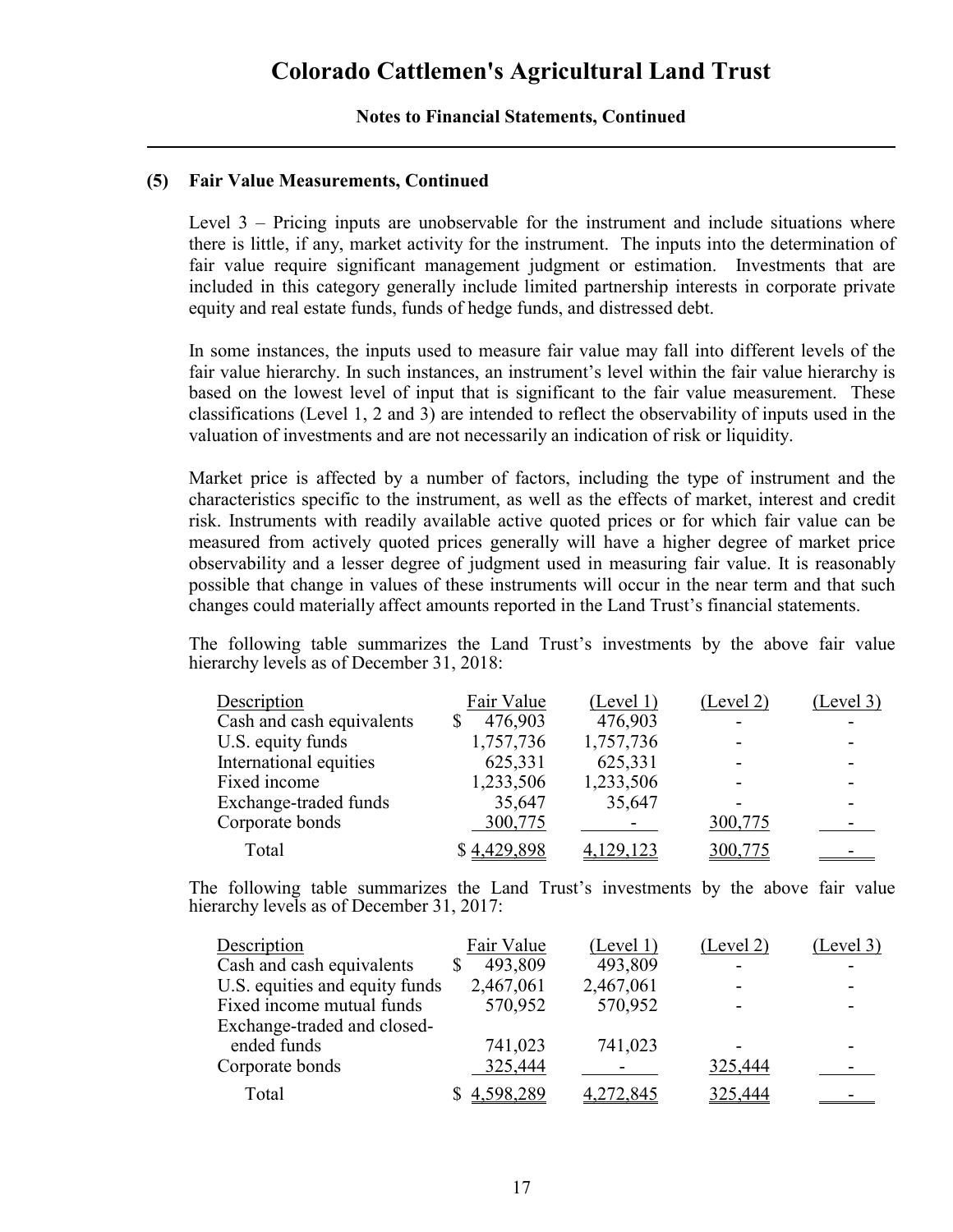#### **(5) Fair Value Measurements, Continued**

Level 1 assets have been valued using a market approach. Level 2 assets have been valued through the use of models or other valuation techniques. There were no changes to valuation techniques in 2018 or 2017.

#### **(6) Property and Equipment**

Property and equipment consists of the following at December 31:

|                             | 2018      | 2017     |
|-----------------------------|-----------|----------|
| Office equipment            | 12,166    | 23,430   |
| Vehicles                    | 49,246    | 64,478   |
|                             | 61,412    | 87,908   |
| Accumulated depreciation    | (14, 774) | (70,671) |
| Property and equipment, net | 46,638    |          |

#### **(7) Deferred Revenue**

Deferred revenue consists of cash received under grants for future conservation easement projects. At December 31, 2018 and 2017, deferred revenue totals \$34,460 and \$400,000, respectively.

#### **(8) Line of Credit**

The Land Trust has a \$50,000 overdraft protection line of credit with a financial institution that bears interest at a variable rate of prime plus 2%. Interest is due monthly and the line of credit is secured by depository accounts at the financial institution. There were no amounts outstanding on the line of credit at December 31, 2018 or 2017.

#### **(9) Conservation Easements**

As of December 31, 2018, the Land Trust holds 316 easements covering approximately 571,157 acres in 42 counties throughout Colorado, and in parts of Wyoming and New Mexico. Conservation easements are interests in land which possess conservation value, but not economic value to the Land Trust. The Land Trust provides stewardship, ongoing monitoring, and legal protection of the conservation easements.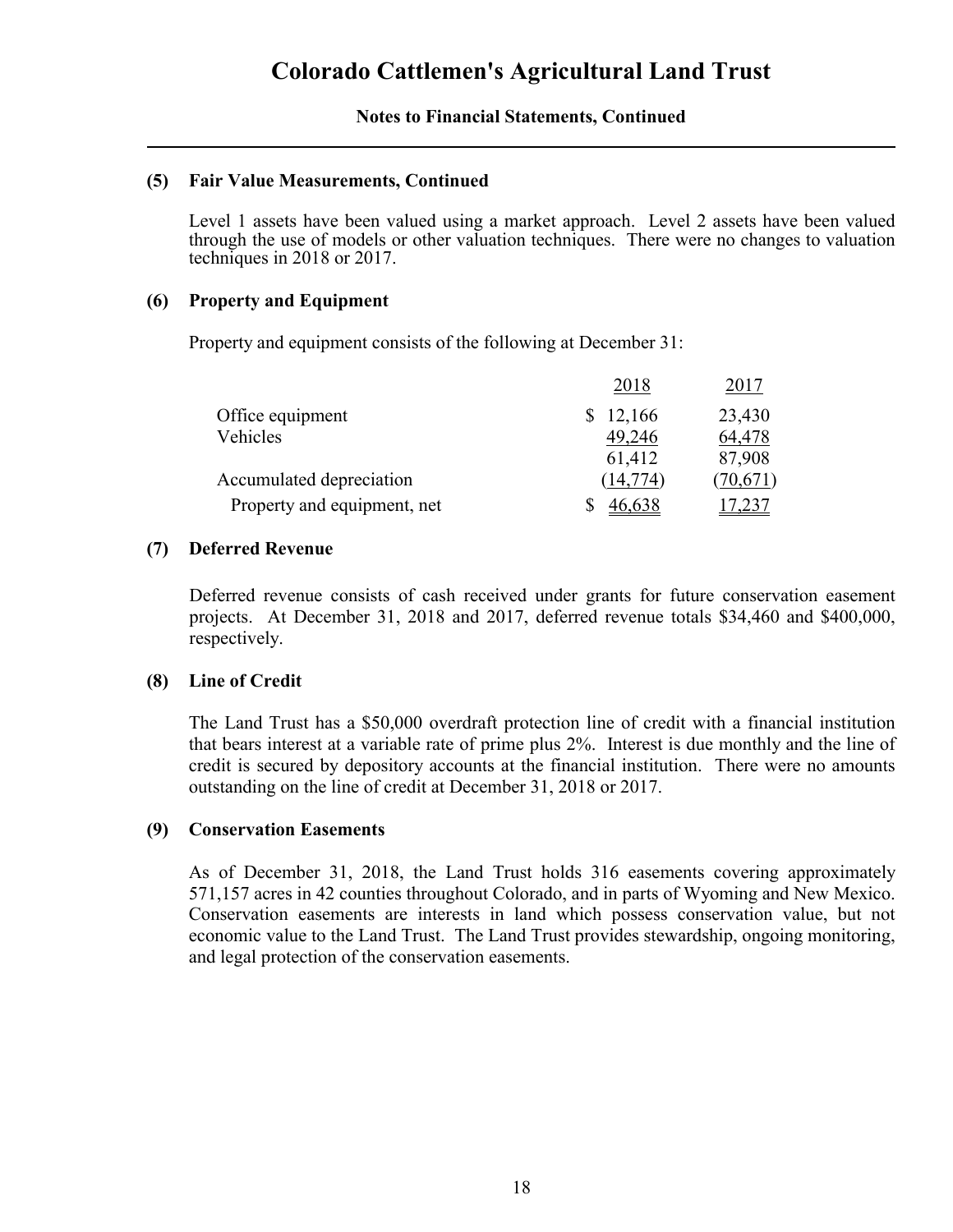# **Colorado Cattlemen's Agricultural Land Trust**

#### **Notes to Financial Statements, Continued**

# **(10) Net Assets**

#### Net Assets Without Donor Restrictions

The Land Trust's net assets without donor restrictions is comprised of undesignated and Board designated amount for the following purposes at December 31:

|                                             | 2018      | 2017      |
|---------------------------------------------|-----------|-----------|
| Undesignated                                | \$132,212 | 78,880    |
| Board designated for:                       |           |           |
| Easement defense                            | 312,004   | 283,441   |
| Stewardship                                 | 135,376   | 135,376   |
| Conservation and restoration                | 47,491    | 66,299    |
| Future operating expense                    | 54,466    | 40,716    |
| Future capital assets                       | 13,557    | 29,707    |
| Other activities                            | 47,415    | 35,854    |
| Inter-fund loan                             | (275,000) | (275,000) |
| Total board designated net assets           | 335,309   | 316,393   |
| Total net assets without donor restrictions |           |           |

#### Net Assets With Donor Restrictions

Net assets with donor restrictions are restricted for the following purposes or periods as of December 31:

|                                                      | 2018      | 2017      |
|------------------------------------------------------|-----------|-----------|
| Specific purpose:                                    |           |           |
| Easement defense                                     | 320,758   | 350,004   |
| Conservation advancement loan fund (CALF)            | 199,657   | 195,417   |
| Future projects                                      | 110,460   | 161,398   |
| Passage of time:                                     |           |           |
| Contributions receivable                             | 19,070    | 39,733    |
| Total subject to purpose and time restrictions       | 649,945   | 746,552   |
| Endowments:                                          |           |           |
| Stewardship Endowment Fund                           | 2,846,991 | 2,930,106 |
| <b>Operating Endowment Fund</b>                      | 1,069,874 | 1,182,663 |
| Ron and Kitty Boeddeker Peaks to Plains Conservation |           |           |
| and Restoration Fund                                 | 173,914   | 185,000   |
| Total endowments                                     | 4,090,779 | 4,297,769 |
| Total net assets with donor restrictions             | 4,740,724 | 5,044,321 |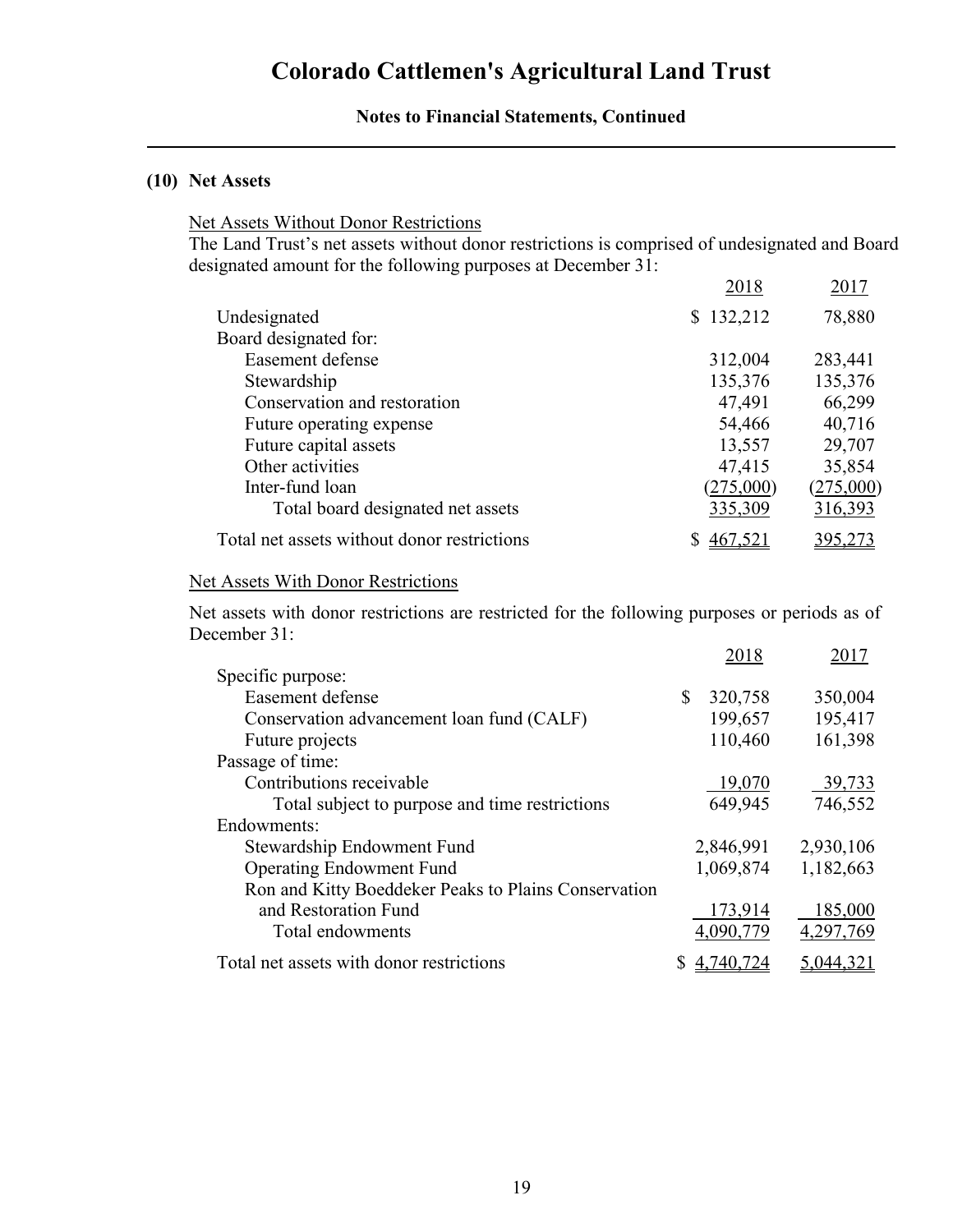#### **(10) Net Assets, Continued**

Net assets were released from restriction for the following purposes for the years ended December 31:

|                                              | 2018         | 2017    |
|----------------------------------------------|--------------|---------|
| Purpose and time restrictions accomplished:  |              |         |
| Easement defense                             | 31,232<br>\$ | 37,574  |
| Public policy                                | 30,045       | 55,000  |
| Staff capacity                               | 100,000      |         |
| Program expenses                             | 17,273       | 1,155   |
| Other                                        | 26,120       | 17,500  |
| Total purpose and time restrictions          | 204,670      | 111,229 |
| Endowment funds appropriated for expenditure | 171,086      | 170,000 |
| Total net assets released from restriction   |              |         |

The Land Trust has established a legal defense fund to help fight threats to conservation easements and interests. Donations to the legal defense fund are recorded as increases in net assets with donor restrictions, and are released from restriction when qualifying expenses are incurred.

The Land Trust has established a conservation advancement loan fund with donor restricted contributions that provides short-term loans to landowners for conservation easement transaction costs. The Land Trust charges a 5% fee on draws made from the loan fund. The fee income is reinvested in the fund for future loans and included in net assets with donor restrictions. Outstanding loans totaled \$9,887 and \$42,968 at December 31, 2018 and 2017, respectively, and are included in the accompanying statement of financial position.

#### Endowment funds

The State of Colorado has adopted the Uniform Prudent Management of Institutional Funds Act (UPMIFA). The Land Trust has interpreted UPMIFA as requiring the preservation of the fair value of the original gift as of the gift date of the donor-restricted endowment funds, absent explicit donor stipulations to the contrary. As a result of this interpretation, the Land Trust's classifies as nets assets with donor restrictions: (a) the original value of the gifts donated to the endowment, (b) the original value of subsequent gifts to the endowment, and (c) accumulations to the endowment made in accordance with the direction of the donor gift instrument.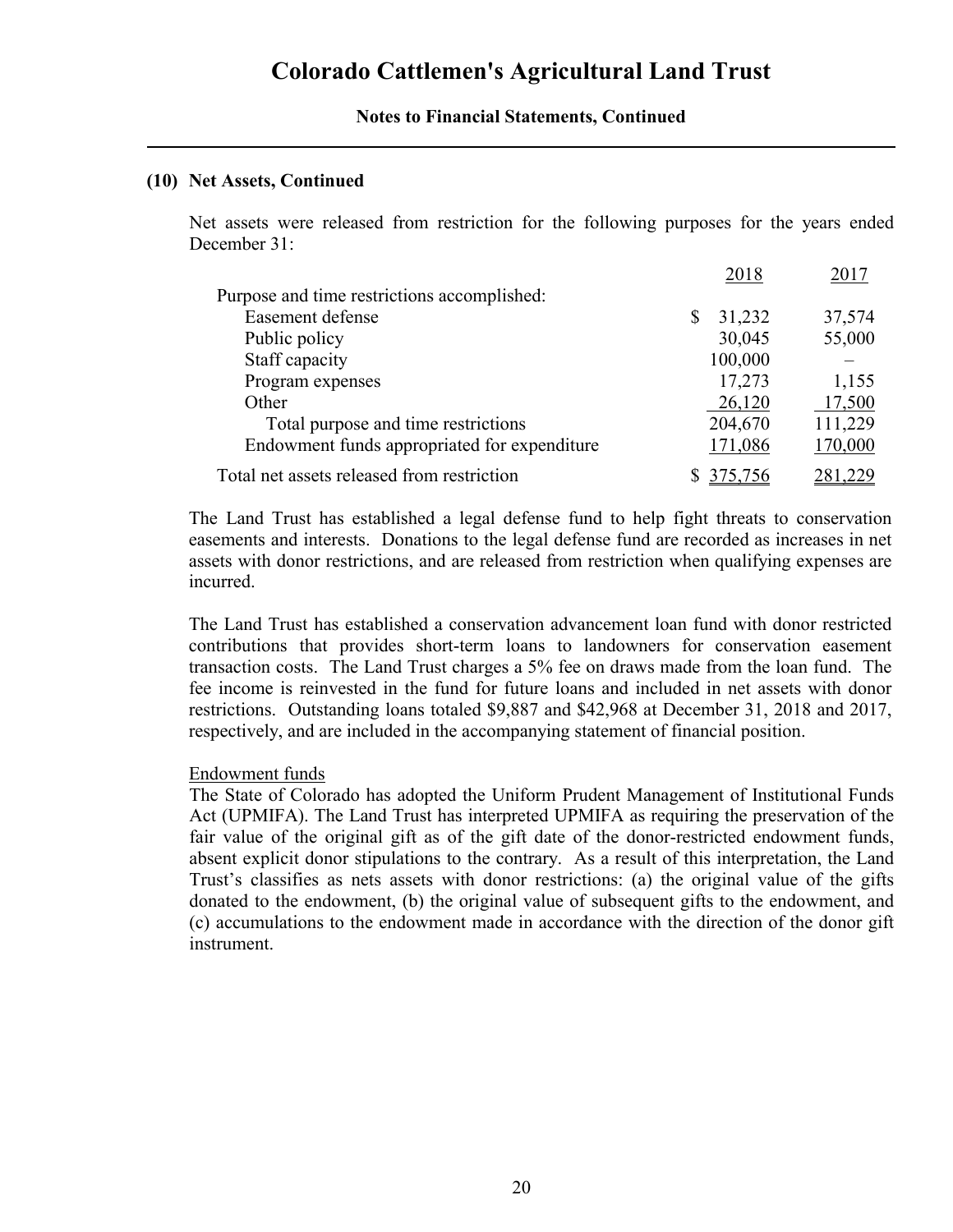### **(10) Net Assets, Continued**

In accordance with UPMIFA, the Land Trust considers the following factors in making a determination to appropriate or accumulate donor-restricted endowment funds:

- The duration and preservation of the fund
- The purposes of the Land Trust and the donor-restricted endowment fund
- General economic conditions
- The possible effect of inflation and deflation
- The expected total return from income and the appreciation of investments
- Other resources of the Land Trust
- The investment policies of the Land Trust

The stewardship of conservation easements includes the expenses of holding, administering, and enforcing the terms of conservation easements. When the Land Trust accepts a conservation easement, they take on the obligation to monitor and defend the easement in perpetuity. Donor restricted contributions to and investment income earned on the Stewardship Endowment Fund are recorded as increases in nets assets with donor restrictions until appropriated by the Board of Directors for expenditure, at which time they are released from restriction. The Stewardship Endowment Fund provides funding for the ongoing and perpetual stewardship responsibilities accepted by the Land Trust for the conservation easements it holds.

The Operating Endowment Fund was established to provide funding for the ongoing operations of the Land Trust. Contributions to and earnings on the Operating Endowment Funds are recorded as increases in nets assets with donor restrictions until appropriated by the Board of Directors for expenditure. It is intended that the balance in the Fund remain above \$1,000,000 unless specific authorization comes from a vote of two-thirds majority of the Land Trust's Board of Directors.

The Ron and Kitty Boeddeker Peaks to Plains Conservation and Restoration Fund (the Boeddeker Fund) was established in 2014 with a donor restricted contribution of \$250,000. The purpose of the Fund is to assist ranch families in placing conservation easements on their property. Contributions to and earnings on the Boeddeker Fund are recorded as increases in net assets with donor restrictions until appropriated by the Board of Directors for expenditure.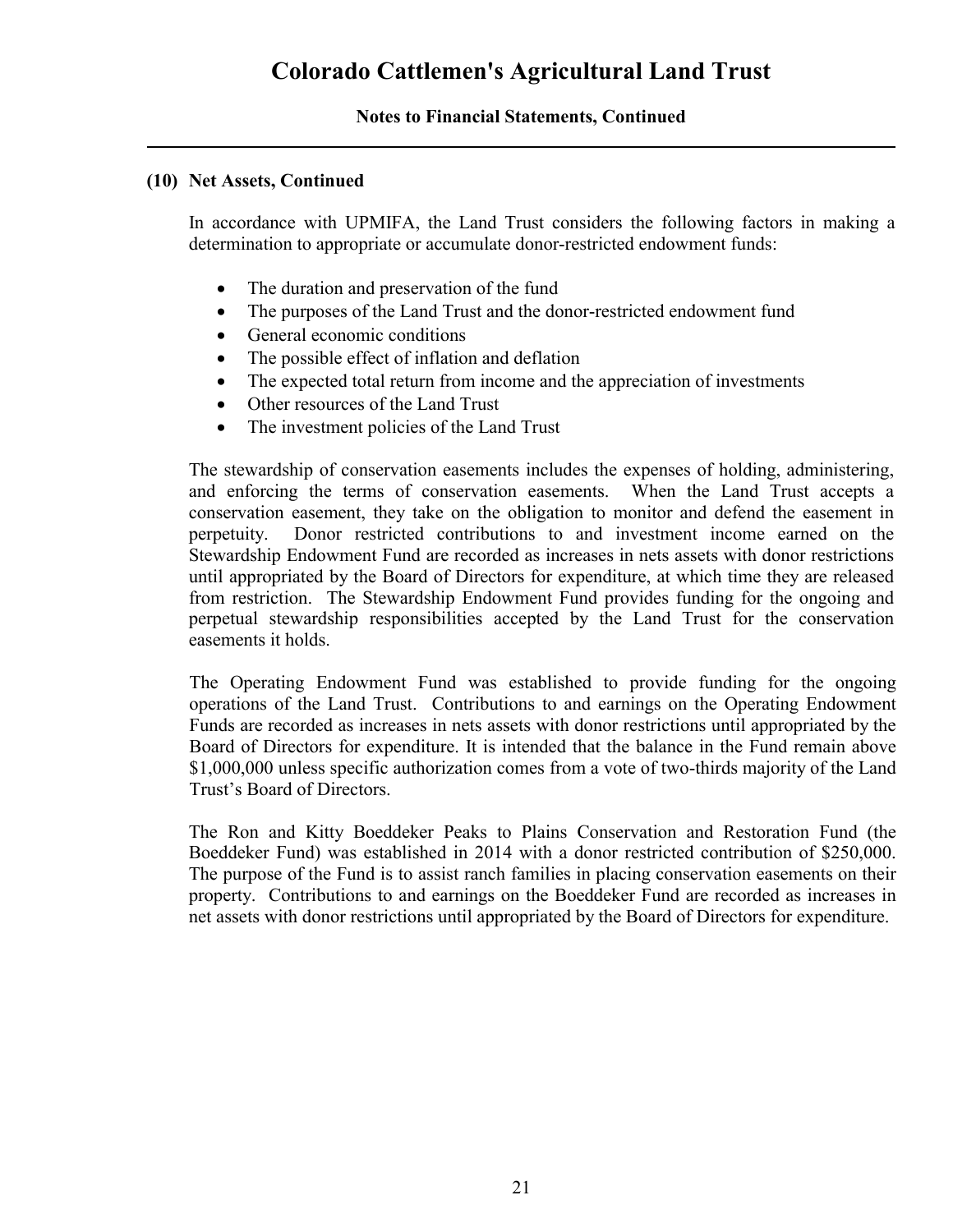#### **(10) Net Assets, Continued**

Following are the changes in endowment net assets:

| Endowment net assets, December 31, 2016 | \$3,849,914 |
|-----------------------------------------|-------------|
| Investment return                       | 436,823     |
| Contributions to endowment              | 181,032     |
| Appropriated for expenditure            | (170,000)   |
| Endowment net assets, December 31, 2017 | 4,297,769   |
| Investment return                       | (208, 634)  |
| Contributions to endowment              | 172,730     |
| Appropriated for expenditure            | (171,086)   |
| Endowment net assets, December 31, 2018 |             |

#### Return Objectives, Strategies, and Risk Parameters

The Land Trust has adopted investment and spending policies, approved by the Board of Directors, for endowment assets that attempt to provide a predictable stream of funding to programs supported by its endowment funds while also maintaining the purchasing power of those endowment assets over the long-term. Accordingly, the investment process seeks to achieve an after-cost total real rate of return, including investment income as well as capital appreciation, which exceeds the annual distribution with acceptable levels of risk. Endowment assets are invested in a well-diversified asset mix, which includes equity and debt securities, that is intended to result in a consistent inflation-protected rate of return that has sufficient liquidity to make an annual distribution while growing the funds. The Land Trust expects its endowment assets to produce an average rate of return sufficient to meet the distribution policies of the endowment funds. Actual returns in any given year may vary from this amount. Investment risk is measured in terms of the total endowment fund; investment assets and allocation between asset classes and strategies are managed to not expose the fund to unacceptable levels of risk.

#### Distribution Policy and How the Investment Objectives Relate to the Distribution Policy

The Land Trust adopted a policy that provides for distributions from the Stewardship Endowment Fund. According to the policy, distributions must be approved by the Board of Directors and shall be no greater than 6% of asset values as determined on a rolling three-year average. In order to maximize investment return, no more than 50% of the approved distribution may be transferred during a single month. In establishing this policy, the Land Trust considered the long-term expected return on its investment assets, the nature and duration of the endowment fund, and the possible effect of inflation. The Land Trust expects the current distribution policy to grow its endowment funds at a rate consistent with the objectives of maintaining the purchasing power of the endowment assets as well as providing additional real growth through new gifts and investment returns, while minimizing risk. During 2018 and 2017, distributions totaling \$110,000 were made from the fund.